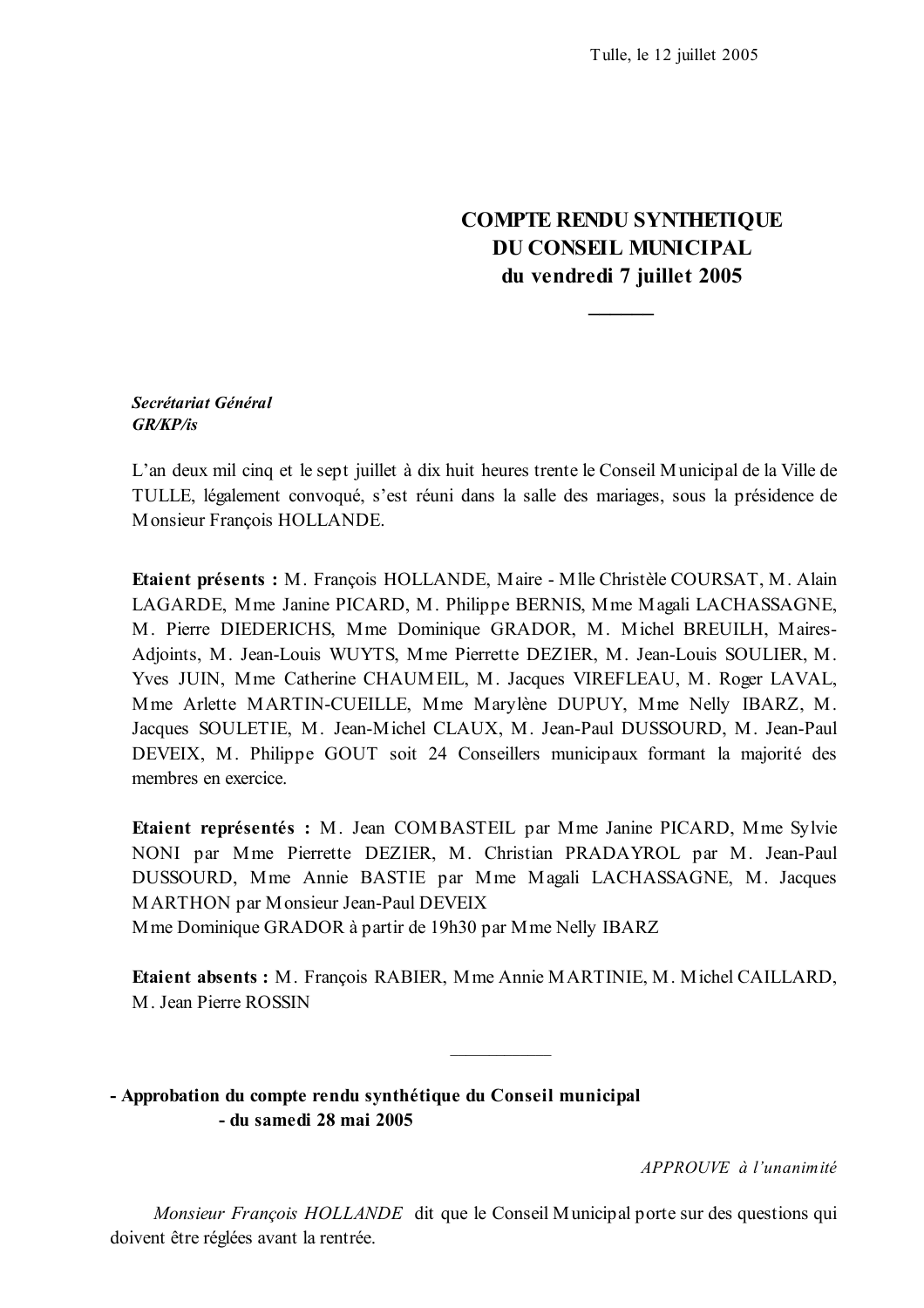La plupart des dossiers ont été évoqués lors du vote du budget. Il s'agit notamment de la réhabilitation du Centre Culturel et Sportif. Les crédits étaient attendus depuis longtemps.

Grâce à l'effort de persuasion, de conviction, de mobilisation de la Ville et grâce à la solidarité de l'Etat à son égard, les engagements pris au titre de la politique de la ville ont finalement été confirmés. Certains financements ont même été obtenus.

Les travaux au Centre Culturel et Sportif peuvent maintenant démarrer.

Or, à cause du temps que l'Etat a mis pour répondre, un an a été perdu.

Il va aussi être fait état d'un certain nombre de chantiers importants. Il évoque une convention avec EDF, les transformateurs présents dans la ville étant disgracieux. Il a été possible d'obtenir d'EDF une réhabilitation année après année de ces équipements en centre ville.

D'autres dossiers qui devaient être traités avant la rentrée sont également inscrits à l'ordre du jour.

# Affaires sportives -

# Rapporteur: Monsieur Alain LAGARDE 1- Réhabilitation et mise en sécurité du Centre Culturel et Sportif

## a - Autorisation d'emprunt

La Ville de Tulle engage en septembre 2005 la réhabilitation et la mise en sécurité du Centre Culturel et Sportif. Le montant global de l'opération s élève à 2 738 000  $\epsilon$  HT.

Cette opération labellisée par l'ANRU a fait l'objet d'un accord de l'Agence d'un montant de 488 250  $\epsilon$  pour la 1<sup>ère</sup> tranche opérationnelle année 2005.

Dans le même temps, l'Europe, l'Etat, la Région et le Département se sont engagés sur cette opération dans les modalités suivantes :

# Plan de financement

| Réhabilitation et mise en | Tranche 2 | Tranche 2 | Tranche 3 | Total |
|---------------------------|-----------|-----------|-----------|-------|
| sécurité du               |           |           |           |       |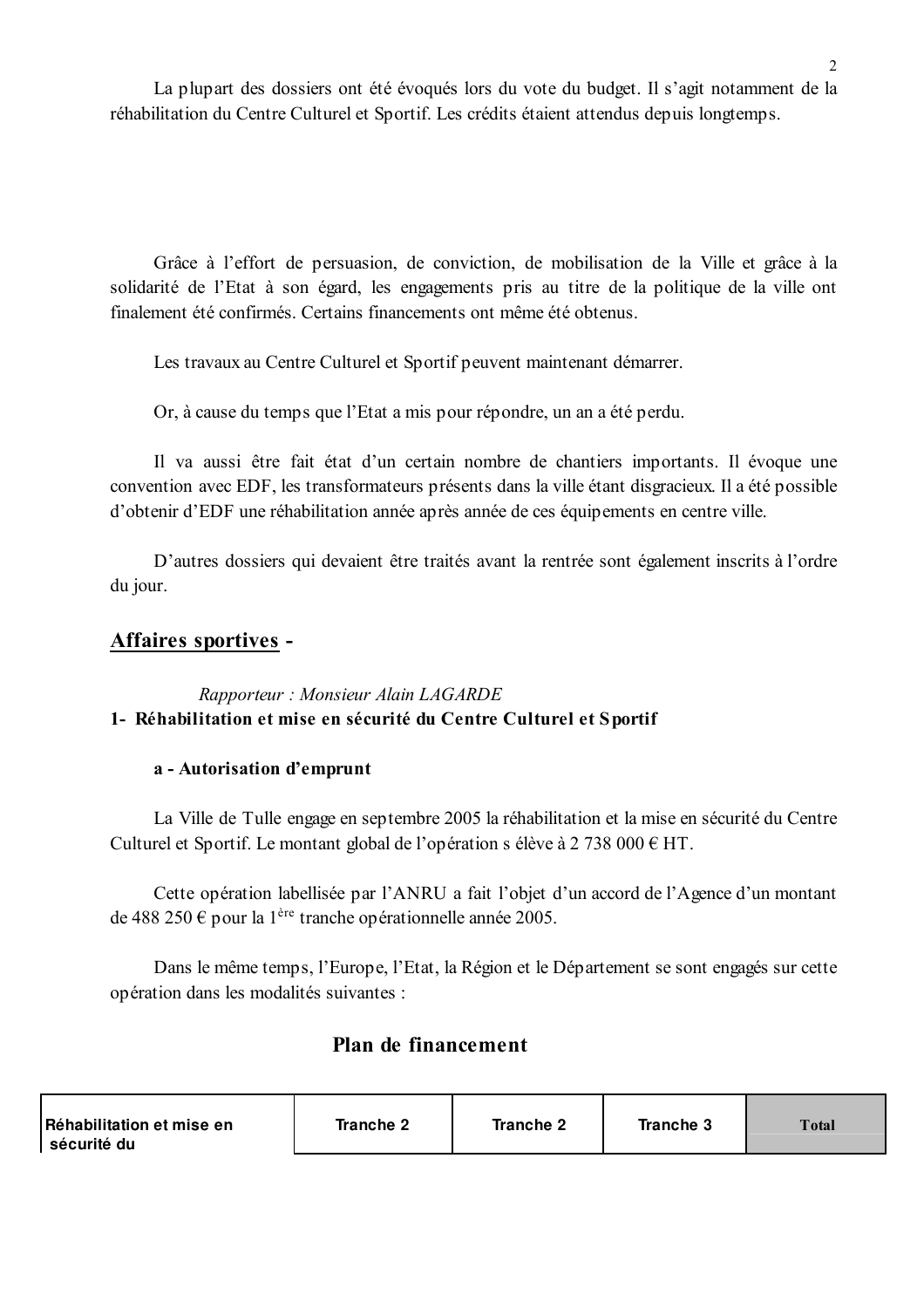|                                             |                                   | <b>Centre Culturel et Sportif</b> | 1 400 000 € |               | 733 000 €                |        | 605 000 €       |         | $\mathcal{L}$<br>2 738 000 € |               |
|---------------------------------------------|-----------------------------------|-----------------------------------|-------------|---------------|--------------------------|--------|-----------------|---------|------------------------------|---------------|
|                                             |                                   | Partenaires                       | Subventions | $\frac{1}{2}$ | Subvention<br>s          | $\%$   | Subvention<br>s | $\%$    | Total                        | $\frac{9}{6}$ |
|                                             |                                   | <b>FNDS</b>                       | 101 456     | 7%            | $\overline{a}$           | 0%     | $\pmb{0}$       | $0\%$   | 101 456                      | 4%            |
|                                             | Equipements                       | <b>FNADT</b>                      | 140 000     | 10%           | $\overline{\phantom{a}}$ | 0%     | $\pmb{0}$       | 0%      | 140 000                      | 5%            |
|                                             |                                   | ANRU                              | 488 250     | 35%           | 258 300                  | 35%    | 211 750         | 35%     | 958 300                      | 35%           |
| Coût de l'opération :<br>Travaux Honoraires | <b>CONSEIL</b><br><b>REGIONAL</b> | 195 300                           | 14%         | 103 320       | 14%                      | 91 380 | 15%             | 390 000 | 14%                          |               |
|                                             |                                   | <b>CONSEIL GENERAL</b>            | 76 725      | 5%            | 40 590                   | 6%     | 40 590          | 7%      | 157 905                      | 6%            |
|                                             |                                   | <b>FEDER</b>                      | 116 180     | 8%            | 110 466                  | 15%    | 53 354          | 9%      | 280 000                      | 10%           |
|                                             |                                   | Ville (PRU)                       | 282 089     | 20%           | 220 324                  | 30%    | 207 926         | 34%     | 710 339                      | 26%           |
|                                             |                                   | <b>TOTAL</b>                      | 1 400 000   | 100%          | 733 000                  | 100%   | 605 000         | 100%    | 2738000                      | 1100%         |

A cet effet, la Ville sollicite de la Caisse des Dépôts et Consignations un Prêt Renouvellement Urbain pour financer le solde de l'opération d'un montant de 710 339 €.

Les caractéristiques du prêt sont les suivantes :

Montant du prêt : 710 339  $\epsilon$ Durée : 20 ans Taux d'intérêt actariel annuel : 2.50 % Différé d'amortissement : 1 an Modalités de révision : double révisabilité limitée

Il est proposé au Conseil municipal d'autoriser le Maire à signer le contrat de prêt avec la Caisse des Dépôts et Consignations pour le financement de l'opération selon les modalités décrites ci-dessus.

#### *APPROUVE*  $\dot{a}$

l'unanimité

Monsieur Alain LAGARDE dit qu'en ce qui concerne le Centre Culturel et Sportif, un point de Presse relatif au début des travaux a été fait la semaine dernière.

Les travaux débuteront le 1<sup>er</sup> septembre avec une tranche ferme et deux tranches conditionnelles.

Le plan de financement remis fait état d'un financement exceptionnel pour la tranche ferme qui porte sur un montant de 1 400 000 € subventionnée à hauteur de 80 %.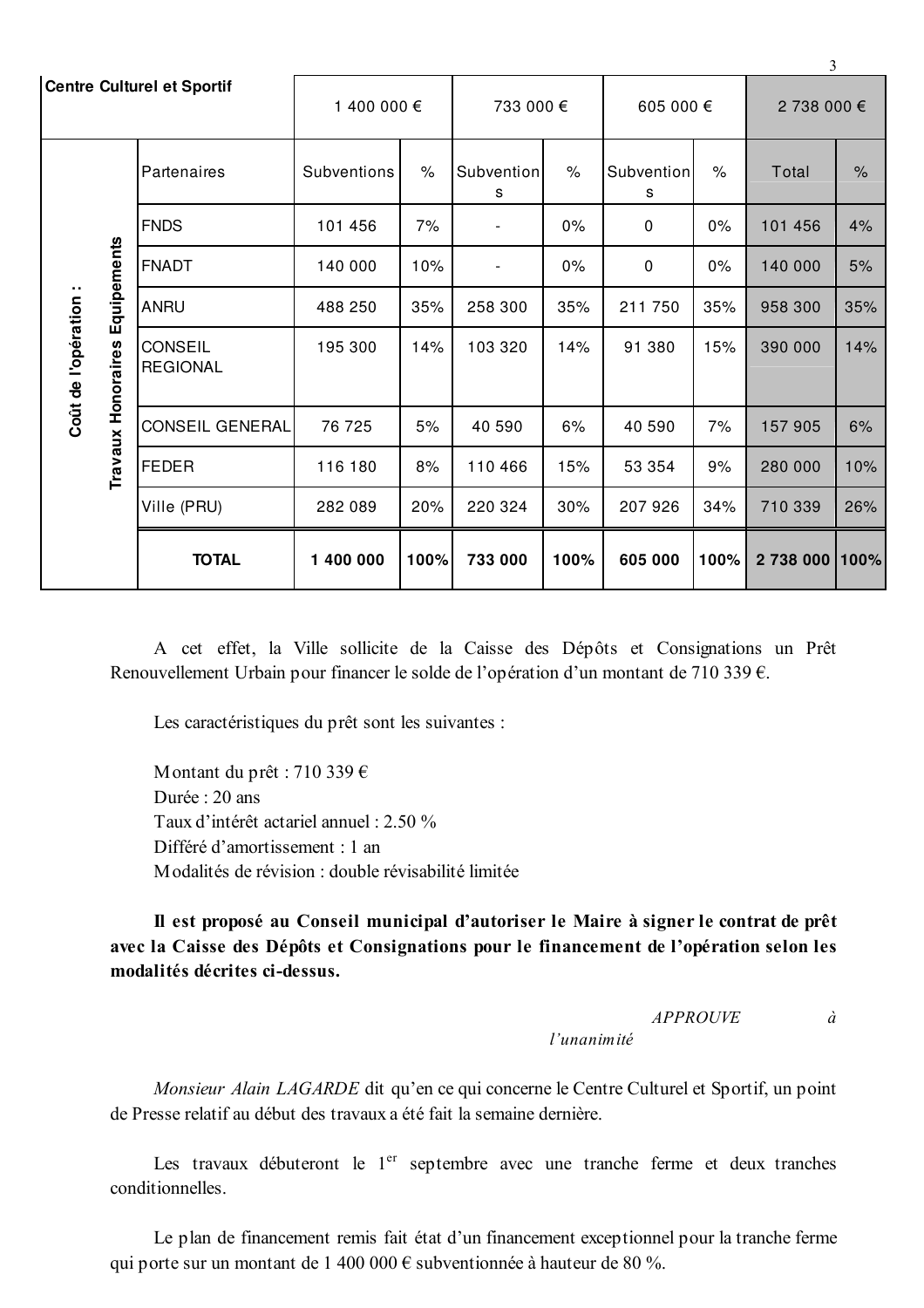Le coût de la tranche conditionnelle 1 s'élève à 733 000  $\epsilon$  et est subventionné à hauteur de 70%. Quant à la tranche conditionnelle 2, son coût s'élève à 605 000 € et elle est subventionnée à hauteur de 66 %.

Les financements les plus importants sont ceux de l'ANRU et du Conseil Régional.

Le Conseil Général ne participe qu'à hauteur de 5 %.

La Ville participe globalement à hauteur de 30 %.

Monsieur Philippe GOUT se félicite que le Conseil Général ait accompagné un projet tulliste.

Monsieur François HOLLANDE dit que 150 000  $\epsilon$  n'est pas une somme négligeable. La Ville en remercie le Conseil Général mais il est vrai qu'elle avait demandé davantage compte tenu de l'ampleur de l'opération.

### - Information sur le financement d'opérations structurantes

| Montant en $f$ uro                            |                   |             |               |             |              |              |
|-----------------------------------------------|-------------------|-------------|---------------|-------------|--------------|--------------|
| Comité de Site                                | $CO\hat{U}T$ H.T. | <b>ETAT</b> | <b>REGION</b> | <b>DEPT</b> | <b>FEDER</b> | <b>VILLE</b> |
| Acquisitions foncières                        | 258 000           | 116 500     |               |             |              | 141 500      |
| Aménagement Alverge                           | 600 000           | 300 000     | 120 000       |             |              | 180 000      |
| Aménagement périphérique<br>Parking St-Pierre | 150 000           | 70 000      |               |             |              | 80 000       |
| Contrat de Pays                               |                   |             |               |             |              |              |
| Parking Av. Victor Hugo                       | 260 000           | 104 000     | 52 000        |             |              | 104 000      |
| $\overline{ANRU}$                             |                   |             |               |             |              |              |
| Place Berteaud                                | 1 100 000         | 651 000     | 220 000       |             |              | 229 000      |
| Avenue Charle de Gaulle                       | 450 000           | 270 000     | 90 000        |             |              | 90 000       |
| Aménagements Urbains                          | 235 000           | 117 500     | 47 000        |             |              | 70 500       |
| Réhabilitation CCS                            | 2 738 000         | 1 230 000   | 390 000       | 158 000     | 280 000      | 680 000      |
| <b>TOTAL</b>                                  | 5 791 000         | 2 859 000   | 919 000       | 158 000     | 280 000      | 1 575 000    |
| $\frac{0}{0}$                                 |                   | 49,60%      | 16%           | 2,70%       | 4,70%        | 27%          |

#### **OPERATION STRUCTURANTES SUBVENTIONNEES** DANS LE CADRE DES DISPOSITIFS CONTRACTUELS **COMITE DE SITE - CONTRAT DE PAYS - ANRU**

Monsieur Alain LAGARDE dit qu'en ce qui concerne les opérations structurantes subventionnées dans le cadre des dispositifs contractuels :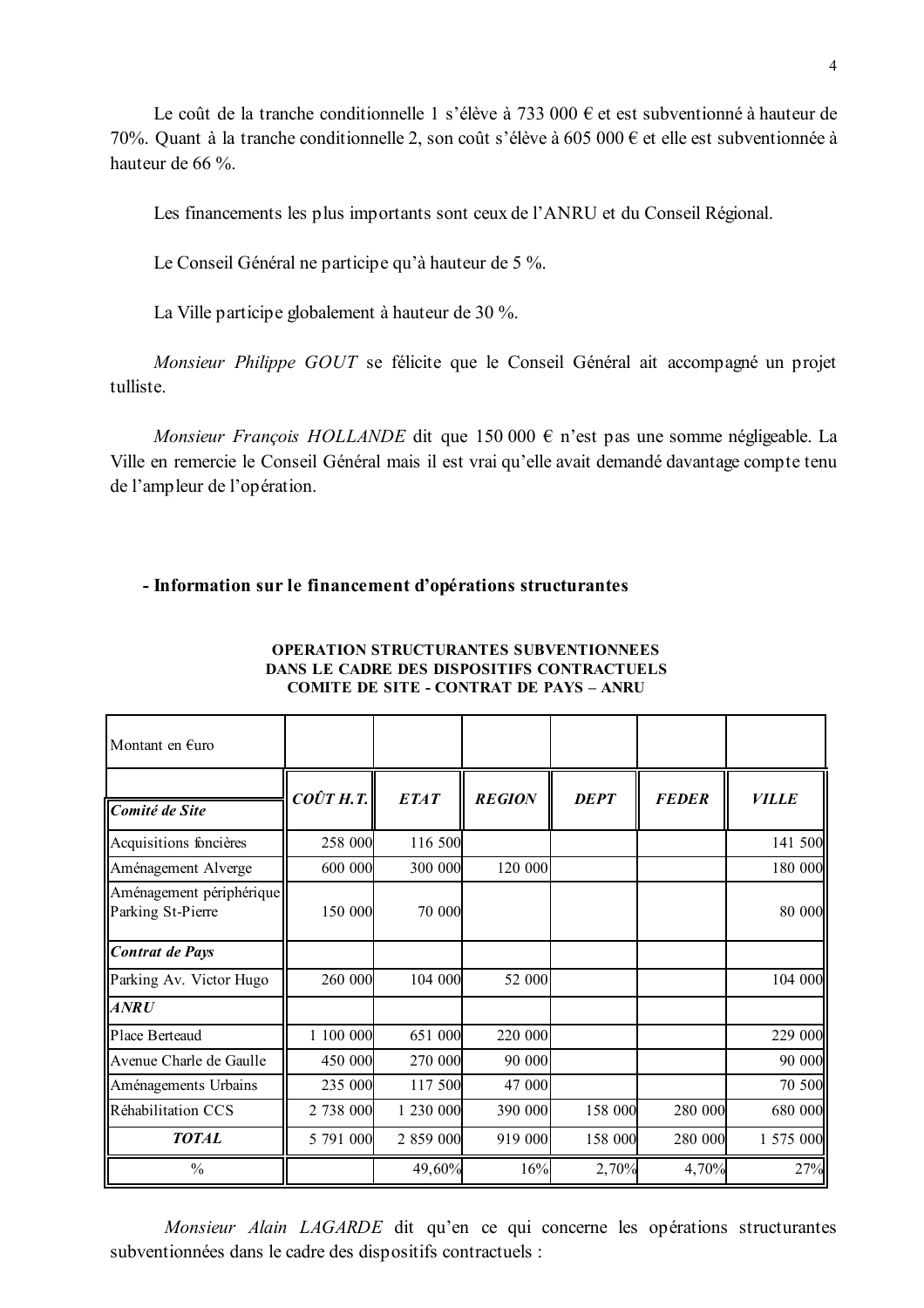- Comité de Site : le montant total porte sur les acquisitions foncières, sur l'aménagement de l'Alverge, sur l'aménagement périphérique du parking Saint-Pierre

- Contrat de Pays : le montant total porte sur le parking Victor Hugo

- ANRU : le montant total porte sur des aménagements sur la place Berteaud et l'avenue Charles de Gaulle, la réhabilitation du Centre Culturel et Sportif

Le montant total de ces opérations s'élève à 5 791 000 €.

L'Etat participe à hauteur de 49,60 %; la Région participe à hauteur de 919 000 € soit 16 %; le FEDER à hauteur de 280 000 € soit 4,70 %; le Département à hauteur de 158 000 € soit 2,70 %; la Ville à hauteur de 1 575 000 € soit 27 %.

Les plus gros financeurs restent l'Etat et la Région.

L'aide du Département, dans le cadre de ces opérations structurantes, porte uniquement sur la réhabilitation du Centre Culturel et Sportif.

### b - Autorisation donnée au Maire pour signer les marchés relatifs au mur d'escalade

Pour la réalisation de la structure artificielle d'escalade (mur d'escalade), dans le cadre du marché global du CCS, la Commission d'appel d'offres du 17.08.2004 avait décidé de retenir l'entreprise Pyramide pour un montant total HT de 115 105,87 euros. Pour des raisons essentiellement de sécurité, il n'avait pas été donné suite à cette proposition.

Un nouvel appel d'offres a été lancé le 10 juin 2005. Compte tenu des critères de jugement des offres prévus dans le règlement de consultation : qualité, durabilité et intérêt du produit savoir-faire, références et technicité de l'entreprise - présentation de l'offre - coût, la CAO a classé en premier l'entreprise ENTRE-PRISES dont le montant de l'offre s'élève à 104 397.93 euros HT pour la tranche ferme et 30 000 euros HT pour la tranche conditionnelle.

## Il est donc demandé au conseil municipal d'autoriser le Maire à signer le marché avec l'entreprise « ENTRE-PRISES ».

Monsieur Alain LAGARDE indique que la tranche ferme ne concerne que la salle omnisports qui a été financée par le FNDS pour un mur d'escalade à vocation interrégionale.

Il y a des problèmes dans le concept même du mur d'escalade.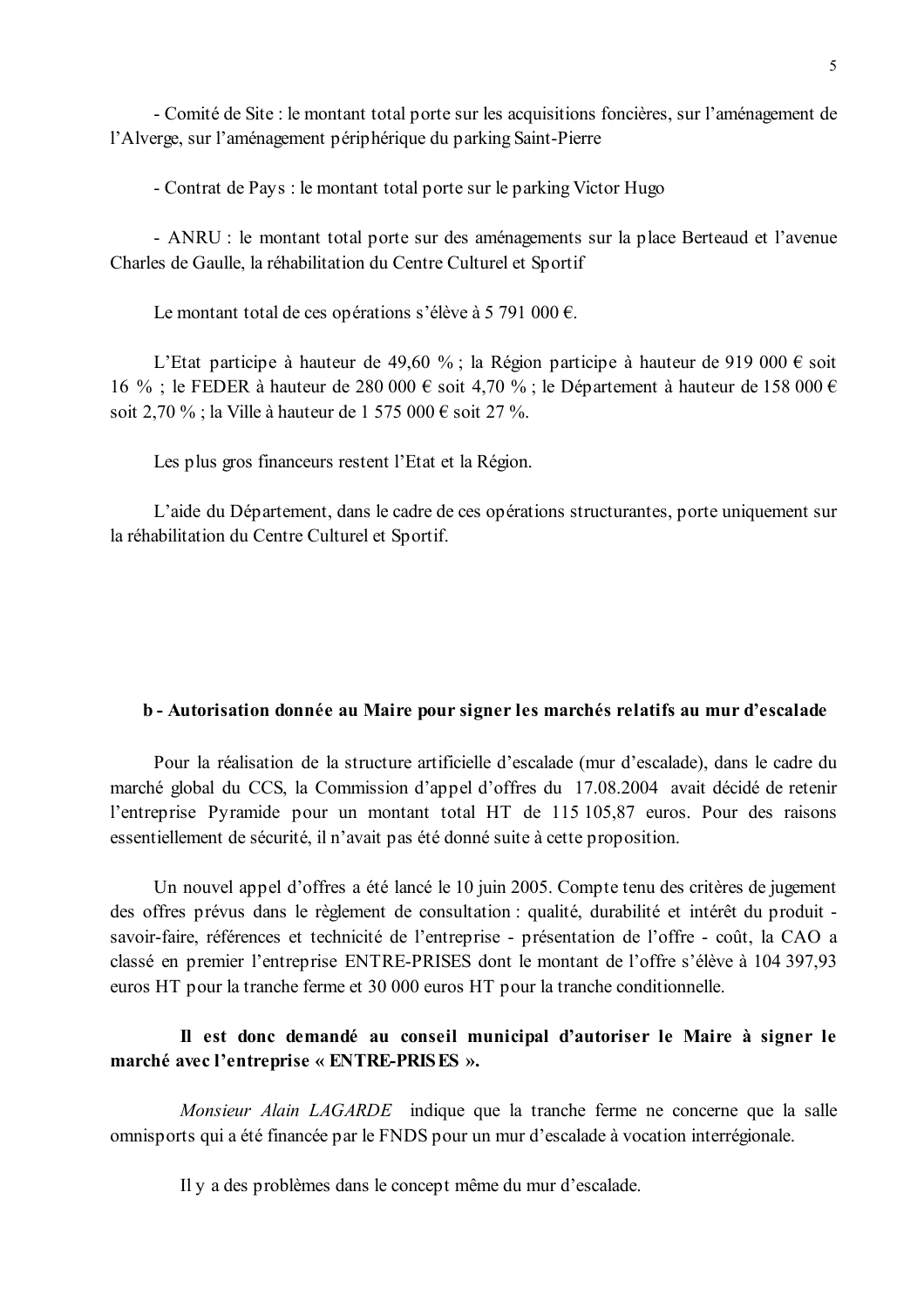Deux entreprises étaient en concurrence. Il a fallu faire une nouvelle Commission d'Appel d'Offres. C'est pour autoriser le Maire à signer les marchés relatifs au mur d'escalade qu'est soumise cette délibération.

Ce mur d'escalade sera implanté dans la salle omnisports. La tranche conditionnelle concerne la salle de pan qui sera implantée dans l'entresol situé à côté des vestiaires actuels près de l'ancienne piscine. C'est pourquoi les 300 000  $\epsilon$  sont portés sur la tranche conditionnelle.

 $APPROIIVE \d0$  l'unanimité

### 2- Approbation d'un protocole d'accord avec la Société Dumez-Lagorse

Dans le cadre de la réalisation du centre aquarécréatif de l'Auzelou, la Ville de Tulle a confié à la Société Dumez Lagorsse la réalisation du lot n°1 (terrassement, fondations et gros œuvre) au terme d'un marché dont le montant initial s'élevait à 1 664 789,54 € HT.

Ce marché a fait l'objet de 3 avenants successifs ainsi que de 3 ordres de service prorogeant la fin contractuelle des travaux successivement au 30 septembre 2002, au 6 décembre 2002 et au 14 mai 2003.

La réception de l'ouvrage a été prononcée le 30 mai 2003.

La Société Dumez Lagorsse a remis son projet de décompte définitif à la Somival (maître d'ouvrage délégué) ainsi qu'à Japac (maître d'œuvre) mais celui-ci n'a pas été notifié et la Société à donc mis en demeure la Somival de lui faire régler le solde de son marché pour un montant de 304 601,29 €.

Compte tenu des nombreuses difficultés rencontrées lors de la mise en service du centre aquarécréatif, la Ville de Tulle a saisi en juin 2003 le Tribunal Administratif de Limoges afin d'obtenir la désignation d'un expert devant donner un avis sur la cause de ces dysfonctionnements ainsi que sur les responsabilités. Monsieur GUENEGOU a déposé son rapport le 6 janvier 2005.

La Société Dumez Lagorsse, a saisi quant à elle en août 2004, le comité consultatif interrégional de règlement amiable des litiges relatifs aux marchés publics de Bordeaux afin d'obtenir le paiement de la somme de 304 601,29 € HT

Le comité consultatif dans son avis a estimé :

- que les travaux prévus au marché et non réalisés n'entraînent pas une réfaction du prix versé par le maître de l'ouvrage à l'entreprise,

- que les travaux supplémentaires contestés par la Ville de Tulle ne font pas l'objet d'une rémunération supplémentaire de l'entrepreneur

- que la Ville de Tulle verse à la Société Dumez Lagorsse un complément rémunération de 167 527,49  $\epsilon$  HT correspondant principalement à l'indemnisation de l'entreprise suite à l'allongement des délais d'exécution des travaux pour 161 014.29  $\epsilon$  HT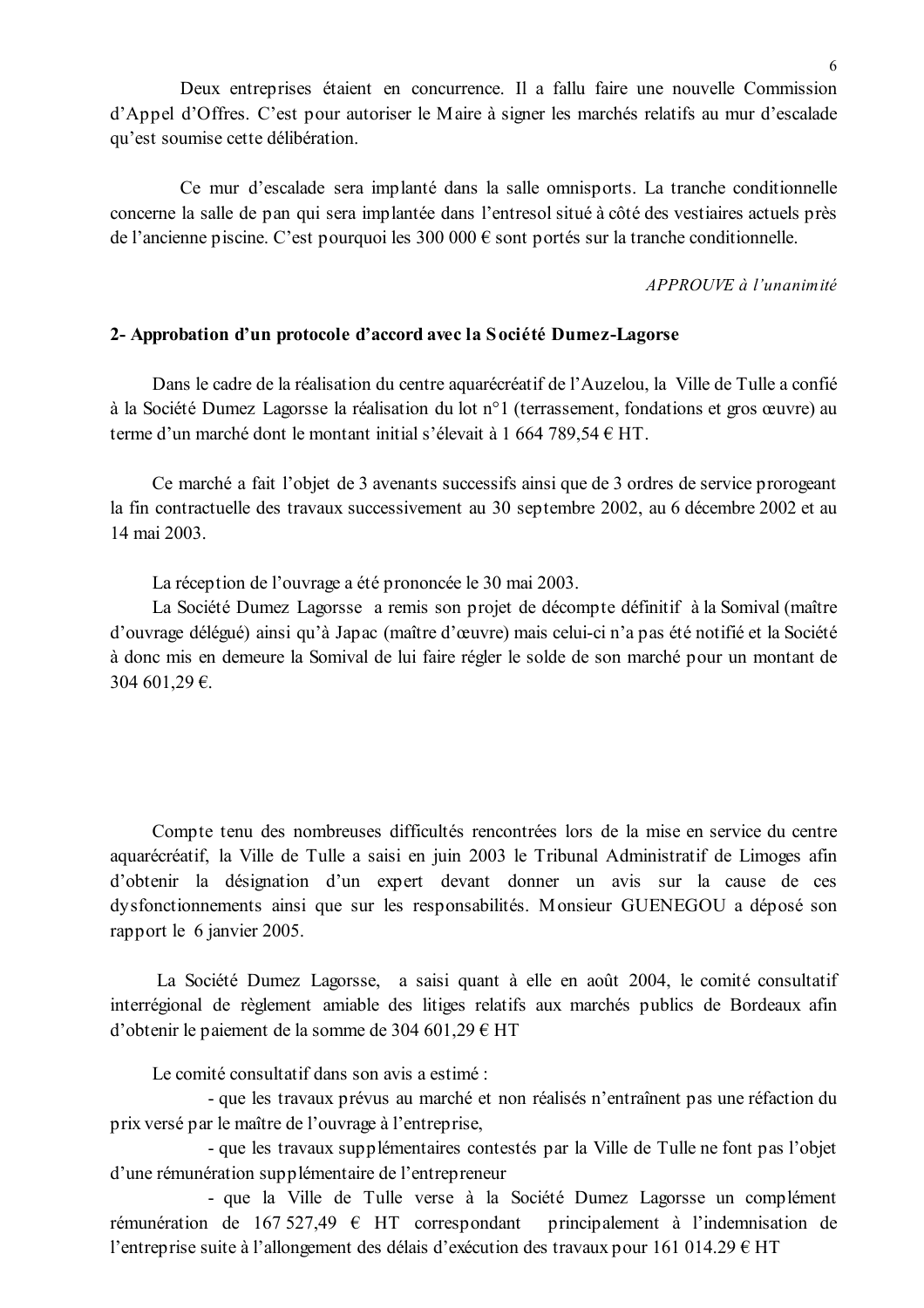- que des intérêts moratoires soient versés à la Société pour les retards de paiement imputables au maître de l'ouvrage.

Le comité consultatif a par ailleurs invité la Ville de Tulle et la Société à se rapprocher pour conclure une transaction sur ces bases.

La Ville de Tulle a donc proposé à la Société Dumez Lagorsse une indemnité transactionnelle de 150 000 €.

La Société Dumez Lagorsse avant accepté cette proposition, il est demandé au Conseil municipal de bien vouloir autoriser le Maire à signer le protocole d'accord correspondant.

Monsieur Alain LAGARDE rappelle des disfonctionnements antérieurs à la gestion menée depuis 2001.

Lorsque la municipalité est arrivée aux responsabilités, elle a trouvé un dossier concernant le terrassement

Pour les travaux de terrassement, l'entreprise ne disposait que d'un plan de masse sommaire avec des courbes de niveau qui ne correspondaient pas du tout aux masses réelles qui devaient être évacuées

Aucun relevé topographique n'avait été prévu ni par la maîtrise d'ouvrage, ni par la maîtrise d'œuvre.

Ces disfonctionnement coûtent aujourd'hui chers à la collectivité.

Parallèlement il y a eu saisine par la Ville du Tribunal Administratif. Un expert visant à établir les responsabilités sur les disfonctionnements du chantier a été désigné. Un rapport a été remis en Janvier 2005.

La Société Dumez-Lagorsse a saisi le comité consultatif Interrégional de règlement amiable des litiges relatifs aux marchés publics qui a donné un avis qui valide un complément de rémunération équivalent à 167 000 €.

Une transaction a été négociée. L'indemnisation a été fixée à 150 000 €.

En l'absence de transaction, la Société aurait saisi le Tribunal Administratif et des intérêts moratoires auraient courus dès l'ouverture du contentieux risquant de doubler le montant exigible à l'issue du conflit

Cette dépense complémentaire est légitime. Elle est due à de multiples insuffisances dans la mise en place de l'opération du Centre Aquarécréatif.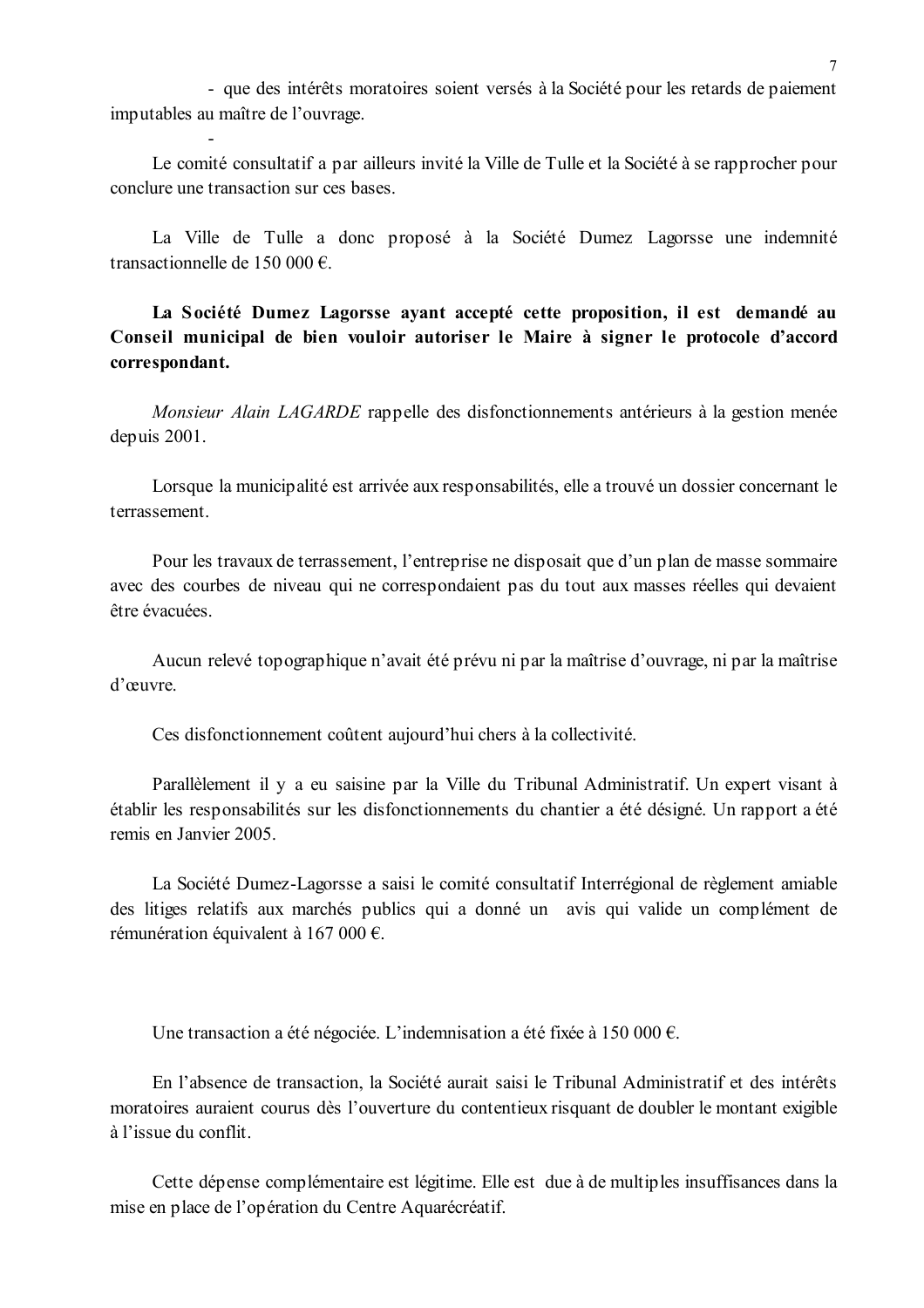Cela résulte d'un montage calamiteux du dossier résultant notamment de l'absence d'Ordonnancement Programmation Contrôle que la Ville a dû compenser par le recrutement d'un technicien pour encadrer les entreprises de Juin à Décembre 2002; du choix contestable d'un maître d'ouvrage défaillant absent trop souvent du chantier, bloquant le dispositif par la non production de document ; de la mise en place d'une maîtrise d'ouvrage déléguée à la SOMIVAL elle-même défaillante qui n'a pas suivi le dossier avec suffisamment d'engagement et enfin de la non association des services municipaux qui ont dû prendre le dossier en route sans en maîtriser l'ensemble des détails

L'entreprise Dumez-Lagorsse est la seule à avoir entamé sur l'ensemble des entreprises avant travaillé sur le chantier, une procédure pour la prise en compte de coûts supplémentaires liés au chantier.

La Ville a réussi à faire en sorte que le dossier soit traité au mieux.

Par contre le contentieux avec le maître d'œuvre n'est pas soldé et reste d'actualité.

Le contentieux peut durer encore longtemps.

APPROUVE à l'unanimité

# Urbanisme -

Rapporteur: Monsieur Philippe BERNIS 3- Opération façades - Décision afférente à l'attribution de subventions

Afin de clarifier les modalités de mise en œuvre de la subvention façades, il est proposé au Conseil Municipal d'annuler les délibérations précédentes et de rassembler dans une seule délibération la totalité du dispositif de l'aide municipale à la rénovation des façades.

### Critères de recevabilité des demandes et périmètres :

Les façades doivent être situées dans le périmètre de la zone urbaine recouvrant le Centre Ancien et les Quartiers Ouest y compris les entrées de Ville selon le plan ci-joint.

Les façades doivent être visibles du domaine public.

Elles doivent être rénovées en totalité (enduits, peintures des menuiseries et persiennes).

Lorsque la limite du périmètre se situe sur une rue les façades des deux côtés de la rue peuvent bénéficier de la subvention facade.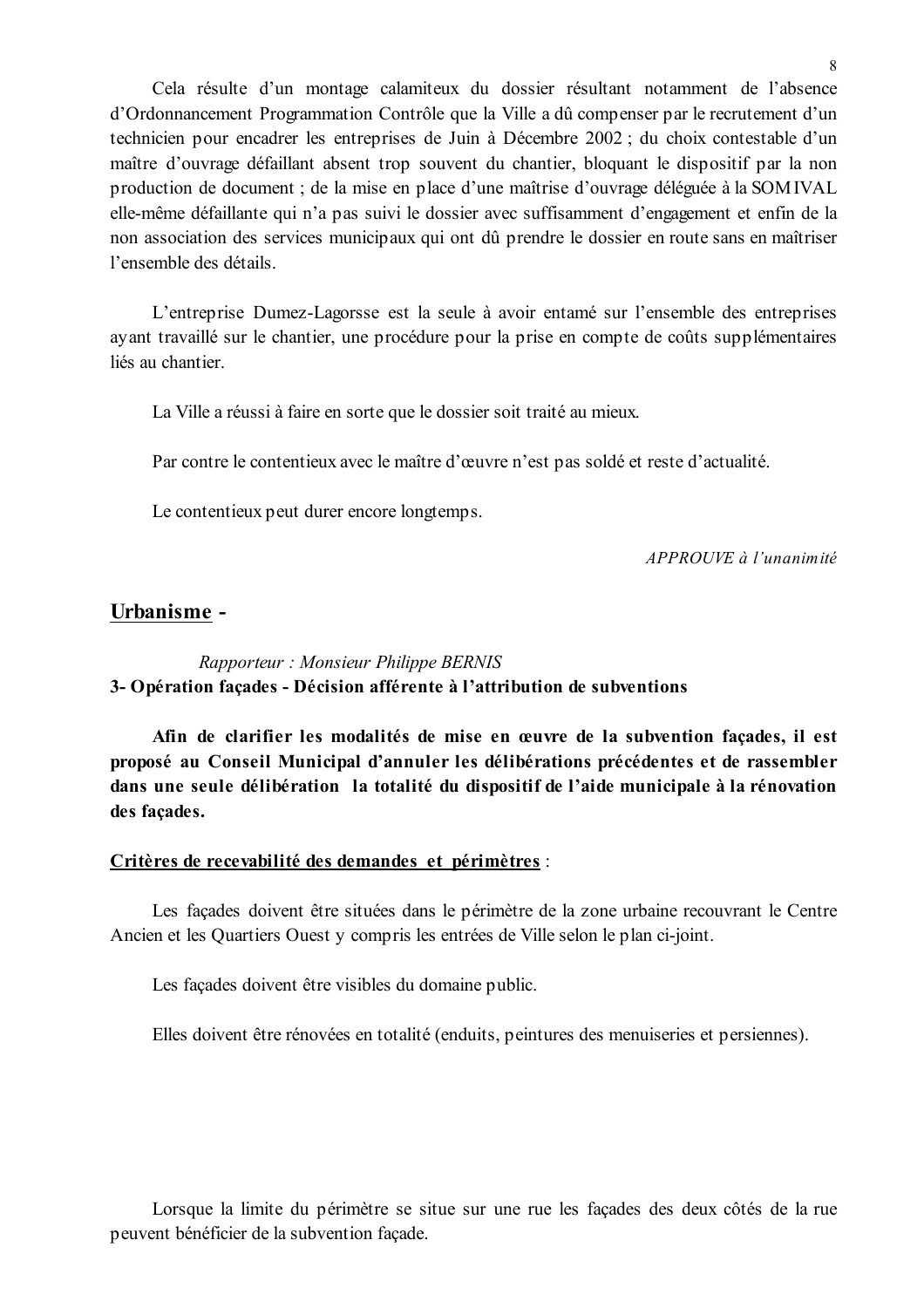Il est fortement conseillé aux propriétaires de prendre contact en amont avec le technicien conseil de la SEMABL pour le Centre Ancien et l'ARIM pour les Quartiers Ouest et les entrées de ville qui sont missionnés à cet effet.

### Calcul et montant de l'aide :

La subvention est calculée sur la surface de la façade (vide pour plein) hors vitrine commerciale, celle-ci faisant l'objet d'un autre dispositif.

La subvention porte sur les enduits, peintures et éléments de façades ayant un intérêt architectural

La prime s'élève à 30% ou à 35% du montant hors taxe des travaux plafonnée à 55 Euros hors taxe le m<sup>2</sup> (30% pour les façades d'une surface inférieure à 160m<sup>2</sup> et 35% pour les façades avant une surface supérieure à 160m<sup>2</sup> ou traitées simultanément en continuité).

L'aide est portée à 50% du montant hors taxe des travaux plafonnée à 70 Euros hors taxe le m<sup>2</sup> sur les périmètres suivants :

 $\blacktriangleright$ Le Périmètre de Restauration Immobilière, la Barrière, l'Alverge, le Trech «enclos Barrussie» plan ci-joint (le taux de 50% ne peut s'appliquer qu'aux façades à l'intérieur des périmètres)

- $\blacktriangleright$ La rue des Martyrs et la rue Pauphile jusqu'en 2006.
- $\blacktriangleright$ La rue Lucien Sampeix et la rue Aimé Audubert jusqu'en 2006
- $\blacktriangleright$ Du Pont du Tribunal au Pont des Carmes jusqu'en 2006.

### Composition et objet de la commission façades :

La commission facades est chargée de vérifier la recevabilité des demandes et la conformité des travaux

#### Elle est composée comme suit :

Ville de Tulle. Monsieur l'Architecte des Bâtiments de France pour le périmètre le concernant, SEMABL et ARIM Limousin pour les périmètres les concernant. EDF. France Télécom. CAUE de la Corrèze

Monsieur Jean-Paul DEVEIX explique la notion de « vide pour plein » : les fenêtres ne sont pas déduites. La totalité de la facade est prise en compte.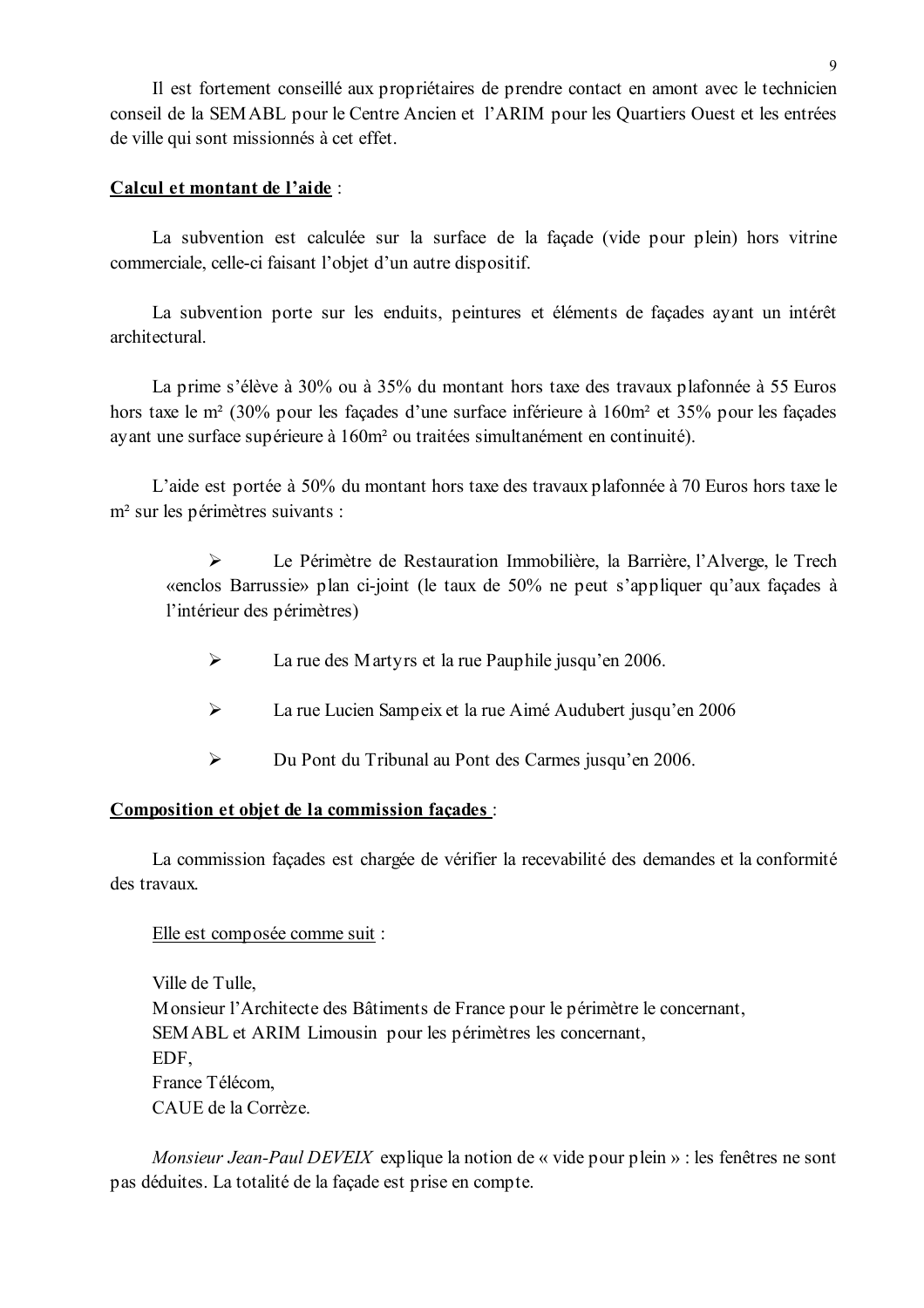Monsieur Philippe GOUT pose une question concernant les rénovations de façades. Elle concerne la délimitation du périmètre d'obligation de rénovation des façades.

Le quartier de la Cathédrale fait-il partie de ce périmètre ? Est-il envisagé de faire une information sur ce point?

Monsieur Gilles RAVINET répond qu'actuellement cette obligation ne concerne que les quais.

Sur le quartier de la Cathédrale, les propriétaires sont incités à intervenir.

Certaines façades ne sont pas traitées alors que les propriétaires en ont les moyens.

L'installation de périmètre dans lesquels la rénovation est obligatoire est le seul moyen de faire réaliser les travaux

> APPROUVE à l'unanimité

### 4- Acquisition d'une parcelle sise 38, Quai Baluze

Suite à un incendie, l'immeuble situé 38, Quai Baluze cadastré AX N° 230 appartenant à la SCI P4 représentée par Monsieur PRESSET a été démoli.

La Ville de Tulle souhaite acquérir ce terrain en vue de l'aménager par un espace vert ou par la reconstruction d'un immeuble.

Il est proposé au Conseil Municipal d'acquérir ladite parcelle au prix de 10 000  $\epsilon$ . Ce montant est supérieur à l'estimation des Domaines qui s'élève à 8 000  $\epsilon$  car il tient compte des frais de plan topographique et de l'étude d'architecte qui ont été pris en charge par Monsieur PRESSET.

Les frais d'acte seront à la charge de la commune.

Par contre cette acquisition ne sera réalisée que sous la réserve de l'apurement de tout contentieux avec les propriétaires des parcelles voisines.

*Monsieur François HOLLANDE* rappelle que la Ville est confrontée à une friche qui peut le rester durant des années. La Ville a fait un investissement très important sur la promenade. Il ne faut pas laisser un particulier immobiliser cette parcelle dans cet état car une partie de l'effort d'embellissement de la Ville s'en trouverait altérée.

Il est apparu nécessaire, alors que Monsieur Presset n'avait pas de projet à court ou moyen terme, d'acquérir la parcelle et de faire en sorte de trouver un projet d'aménagement. Des concours d'idées vont être lancés.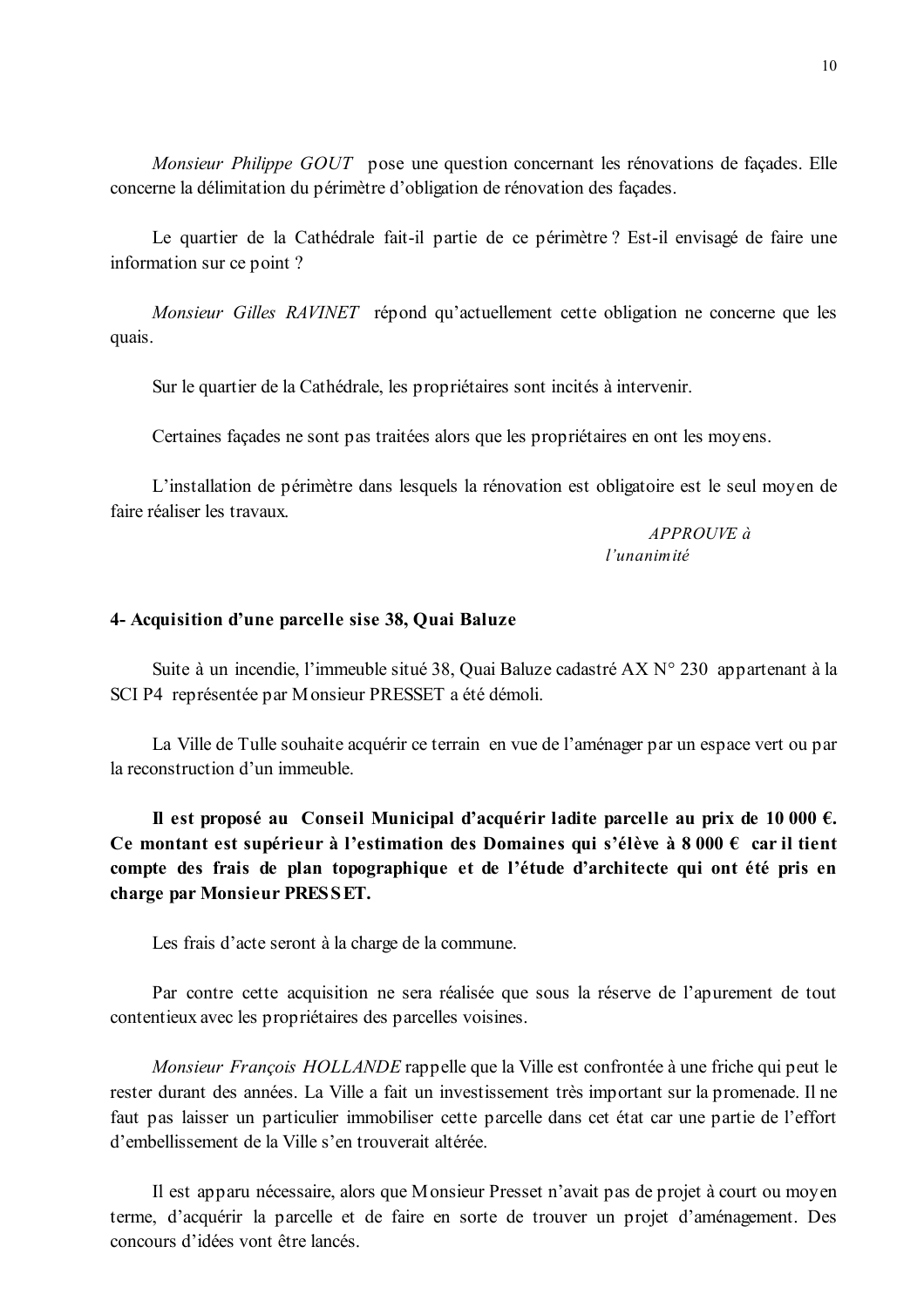La parcelle est étroite pour réaliser un nouvel immeuble mais il faut voir si un opérateur se présente à la Ville.

Une zone verte pourrait être réalisée.

Il n'v a pas encore de décision prise. Il faudra évaluer le coût, les avantages des différentes formules possibles. Il sera procédé à un arbitrage en Conseil municipal pour réaliser un travail d'aménagement en continuité avec la promenade.

Il faut veiller à ne pas perdre le bénéfice de l'alignement, de la cohérence. Il faut que cette friche devienne en harmonie avec les rénovations de facades réalisées jusque là.

Monsieur Jean-Paul DUSSOURD dit que l'espace jeux qui a été supprimé sur la promenade pourrait être réhabilité ce qui correspondait à une demande des familles.

Monsieur François HOLLANDE dit que c'est une solution qu'il convient d'examiner. Il pourrait y avoir aussi un prolongement pour une activité commerciale.

Pour le moment, il fallait acheter la parcelle pour avoir la maîtrise de son utilisation.

APPROUVE à l'unanimité

### **Environnement -**

### Rapporteur: Monsieur Philippe BERNIS

5 - Attribution aux riverains concernés («1<sup>er</sup> secteur») d'une subvention relative au traitement des parcelles infectées par les termites - Délibération de principe

Pour les propriétaires riverains du boulevard Joffre « 1<sup>er</sup> secteur » concernés par le traitement des termites, il est proposé au Conseil municipal de subventionner chaque propriétaire à hauteur de 20 % du montant des factures acquittées sur la totalité des différentes phases de traitement (durée probable 5 ans).

Il est précisé que cette subvention sera versée comme suit :

- 10 % du montant des factures dès le démarrage du traitement

- solde lorsque le traitement sera achevé

Ces subventions seront accordées au vu des factures acquittées si le traitement est agréé par la Ville

Monsieur Philippe BERNIS rappelle que la Ville a pris un arrêté obligeant les propriétaires à faire le diagnostic et à faire le traitement de leur propriété si celle-ci est contaminée.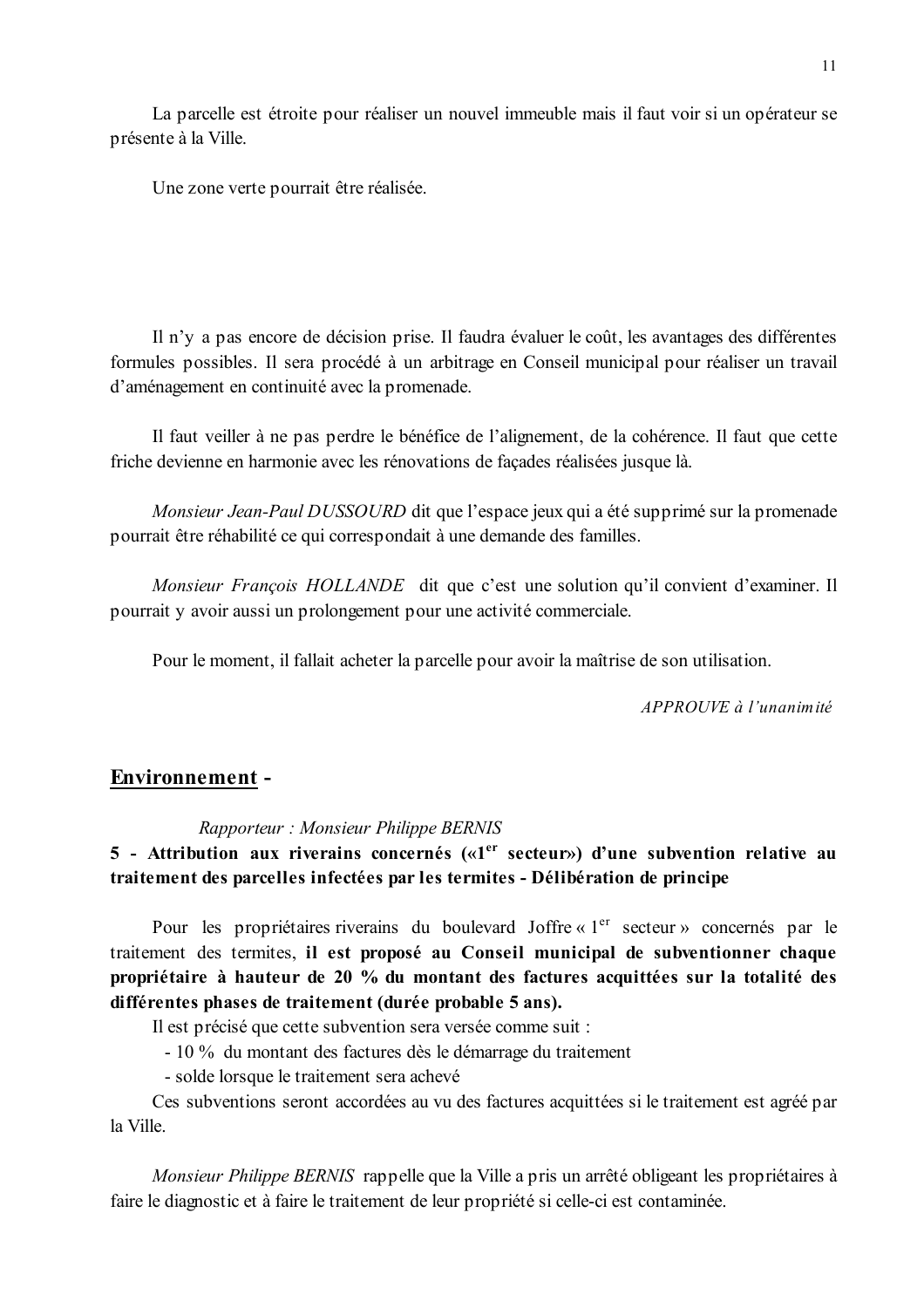Il a été décidé de créer une association loi 1901 dans laquelle figure la Ville de Tulle qui a des terrains dans ce secteur et l'OPHLM qui est aussi concerné.

Cette association a fait une consultation pour obtenir auprès d'une seule Société, des prix intéressants pour faire un traitement global de la zone.

Les objectifs principaux étaient d'avoir un traitement qui soit cohérent sur l'ensemble de la zone, d'avoir des prix mutualisés donc plus bas pour tous.

Il a été proposé aux riverains de retenir une entreprise. Une Assemblée Générale a eu lieu. Une autre doit se tenir lundi prochain car l'entreprise doit fournir à chacun un devis qu'ils devront individuellement signer et approuver pour pouvoir lancer globalement le traitement.

Jusqu'alors la démarche entreprise est bien percue. Le fait que la Ville vienne aider en attribuant une subvention les incitera davantage à faire leur traitement.

Un deuxième secteur a été instauré. Les diagnostics arrivent. Il semblerait que l'infestation ne soit pas aussi importante que dans le premier secteur.

Les gens du deuxième secteur qui seraient soumis à l'obligation de traitement pourront bénéficier des mêmes tarifs de la part de l'entreprise retenue que ceux du premier secteur.

Monsieur Philippe GOUT demande quel sera le montant de ces subventions.

Monsieur Philippe BERNIS dit qu'à partir du devis global fait par l'entreprise et si tout le monde traite, l'implication de la Ville de Tulle sera de 15 000 €.

Le traitement global s'élève à 70 000  $\epsilon$  répartis entre les propriétaires en fonction de la superficie des parcelles.

*Monsieur François HOLLANDE* dit qu'il faut alléger les charges des propriétaires.

*APPROUVE*  $\hat{a}$ 

l'unanimité

# 6- Marché d'exploitation et de gestion du réseau de Transports urbains de la Ville de Tulle -Avis afférent au rapport du délégataire pour l'année 2004

La délégation de service public pour les transports urbains a pris fin le 30 juin 2004.

Toutefois, le délégataire doit produire chaque année, à l'autorité délégante, un rapport comportant notamment les comptes retraçant la totalité des opérations afférentes à l'exécution de la délégation de service.

Ce rapport doit être porté à la connaissance du Conseil Municipal.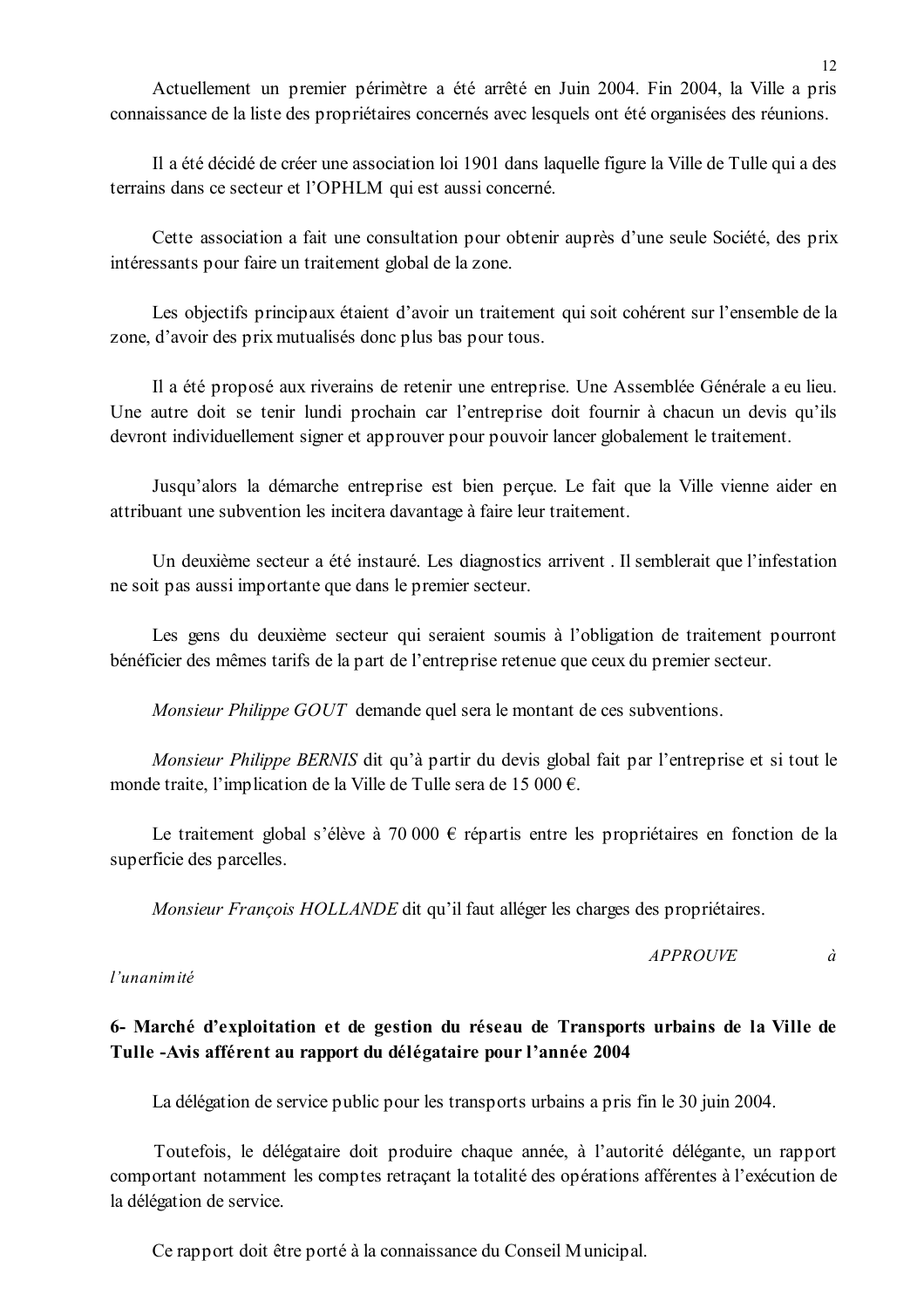La commission consultative des services publics locaux s'est réunie le 22 juin 2005.

# Il est proposé au Conseil Municipal d'émettre un avis sur le rapport pour la période du 1<sup>er</sup> janvier au 30 juin 2004.

*Monsieur Philippe BERNIS* rappelle que jusqu'au 30 Juin 2004, les transports urbains faisaient l'objet d'une délégation de service public.

Depuis le 1<sup>er</sup> Juillet 2004, un marché afférent aux transports publics a été passé.

En délégation de service public, le rapport du délégataire doit être soumis à un avis du Conseil municipal.

Ce rapport est basé sur l'ancien réseau de transport urbain.

Il y a une comparaison entre 2003 et 2004.

Entre 2004 et 2005, on constate une baisse de la fréquentation. Or, le réseau est passé de trois lignes à deux lignes dans les lignes régulières.

A l'inverse le transport à la demande connaît une augmentation d'activité qui n'a pas baissé depuis 2005.

Plusieurs personnes peuvent être transportées dans ce cadre. Ce véhicule tourne tous les jours avec une pointe d'activité les mercredis et samedis.

Pour les habitants du quartier de Virevialle, un retour supplémentaire a été instauré le samedi matin à 11 h 15.

De nouveaux véhicules ont été mis en place sur l'ensemble des lignes qui sont appréciés.

Monsieur Philippe GOUT demande si la CFTA ou la Ville envisage de mettre en place une enquête de satisfaction auprès des usagers.

Monsieur Philippe BERNIS dit que des enquêtes ont déjà été menées.

Il serait intéressant d'en réaliser une nouvelle en collaboration avec la CFTA.

A l'occasion de la semaine du développement durable, avait été mis en place un pass transport. A la rentrée, une nouvelle opération « la Semaine du Transport » (semaine européenne du transport et de la mobilité) aura lieu.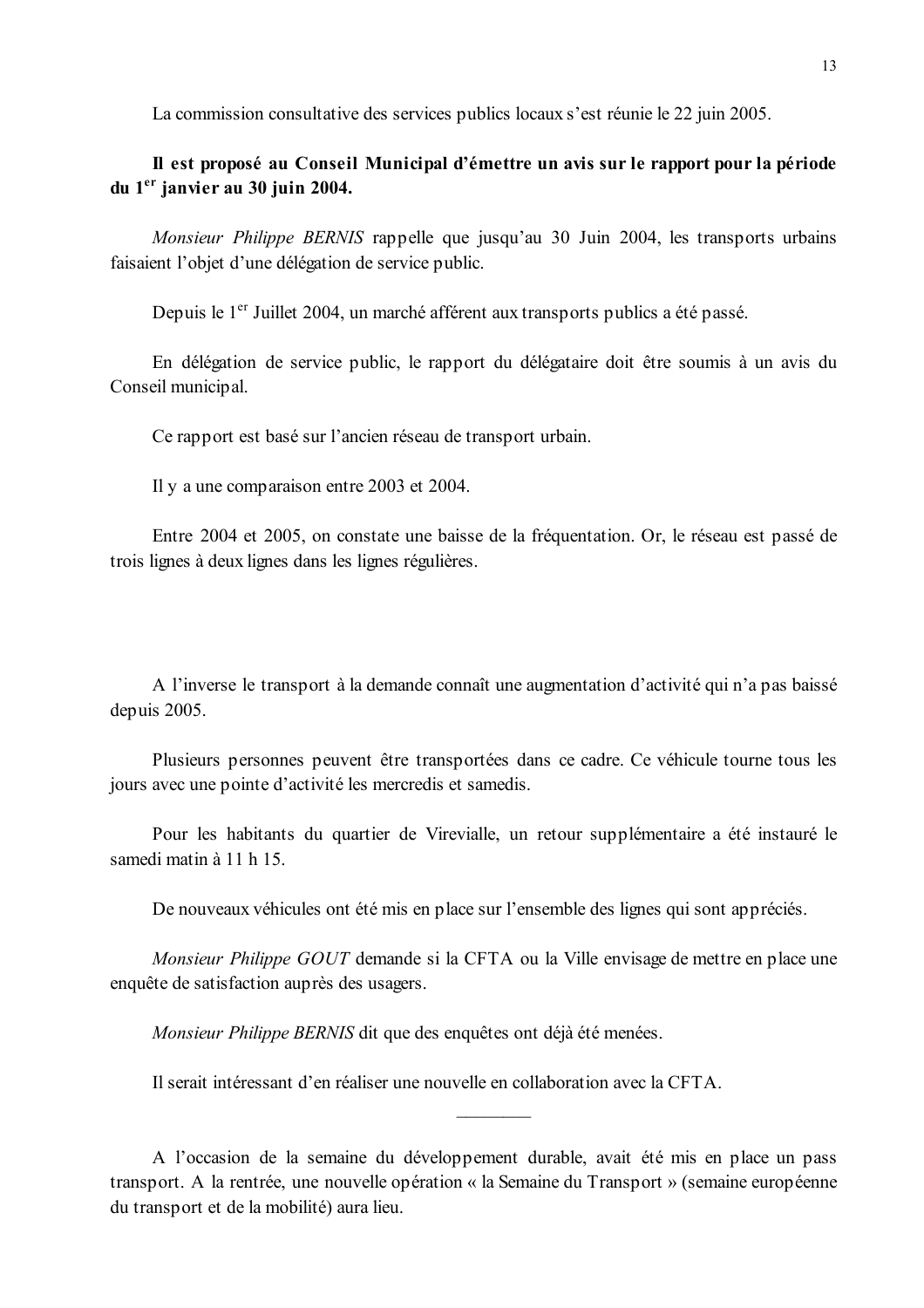$14$ 

 $\dot{a}$ 

# 7- Renouvellement de la convention souscrite entre la Ville de Tulle et le Conseil Général pour les transports scolaires

La Ville de TULLE et le Département de la Corrèze, autorités organisatrices de transports conviennent par convention de laisser au Département l'organisation des transports scolaires dans le PTU pour une période de trois ans du 1<sup>er</sup> septembre 2005 au 30 juin 2008.

# Il est demandé au Conseil Municipal :

**Madame Nelly IBARZ.** 

- d'approuver la convention relative aux transports scolaires à l'intérieur du PTU
- d'autoriser Monsieur le Maire ou son représentant à signer ce document.

Monsieur Philippe BERNIS dit que le réseau urbain de Tulle n'assure pas les transports scolaires. La Ville a délégué sa compétence transport scolaire au Conseil Général.

C'est le renouvellement de cette convention pour une durée de trois ans qui est proposé.

Le Conseil Général assure la gratuité du transport scolaire sur le Département.

Cette gratuité joue si la distance entre le domicile et l'école est inférieure à trois kilomètres. En deçà de trois kilomètres, il y a participation des communes.

C'est le cas pour Tulle. A ce titre, elle verse au Conseil Général une participation.

Pour les années :

- 2002-2003 cette participation s'élevait à 62 000 €
- 2003-2004 cette participation s'élevait à 58 000 €
- 2004-2005 cette participation s'élevait à environ 63 000 €

Pour 2005-2006, cette participation va être augmentée car le Conseil Général prévoit une augmentation de 5,7 % du coût des transports scolaires en raison du renchérissement du coût des carburants

> **APPROUVE**  $l'$ unanimité

Travaux -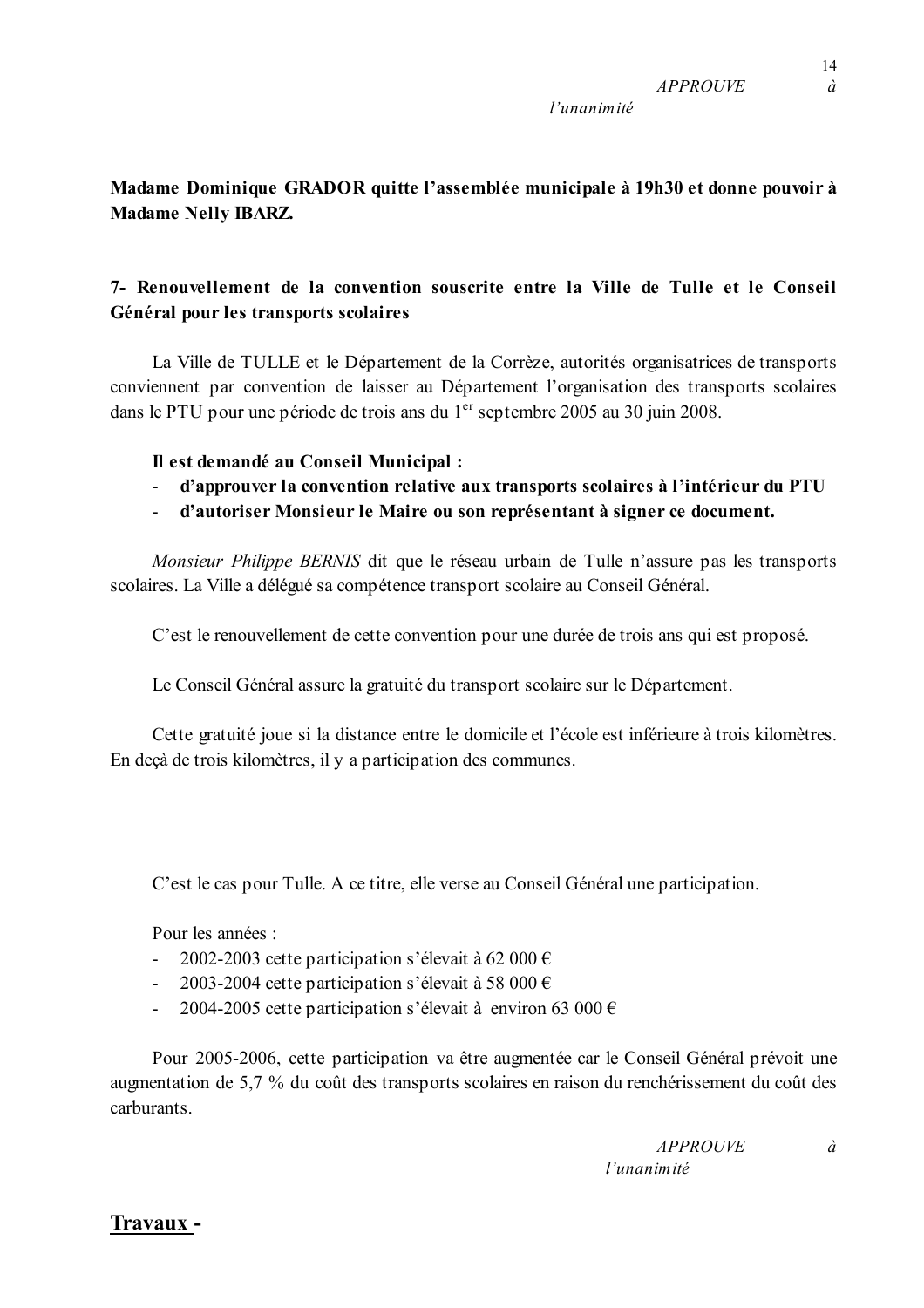# 8- Approbation d'une convention avec EDF pour la rénovation de façades des transformateurs lui appartenant dans la Ville

Suite à notre demande auprès des Services d'EDF CORREZE – CANTAL, il a été proposé d'établir une convention pour définir les modalités et les priorités pour la rénovation des facades des principaux transformateurs leur appartenant situés sur la Ville de TULLE. Cette convention prévoira la réfection d'une façade au minimum par exercice.

Il est donc proposé au Conseil Municipal d'autoriser le Maire à signer cette convention et de valider le classement ci-dessous par ordre de priorité :

1- PLACE JEAN TAVE (ANNEE 2005 TRAVAUX EN COURS)

2- RUE JEAN JAURES

3- QUAI CONTINSOUZA

4- PONT DUNAND/AVENUE ALSACE LORRAINE

- 5- PASSERELLE MERMOZ
- **6- RUE SERGENT LOVY**
- 7- RUE FOURNIVOULET
- 8- RUE DU 9 JUIN 44
- 9-RUE RAMON
- 10- ESPACE CUEILLE

*Monsieur Yves JUIN* précise qu'un seul transformateur par an sera rénové.

 $APPROIIVE \doteq$ l'unanimité

### 9- Approbation des dossiers de consultations d'entreprises pour les chantiers suivants :

#### a - Aménagement de voirie Place des Marronniers

Cette phase de travaux qui sera la quatrième tranche sur le secteur de la Cité Bellevue (Baticoop) s'inscrit dans la continuité des aménagements déjà réalisés sur la place elle-même. Elle consiste en la reprise complète de la structure de chaussée ainsi que des trottoirs et du réseau d'eaux pluviales, suivies par un revêtement en enrobé à chaud.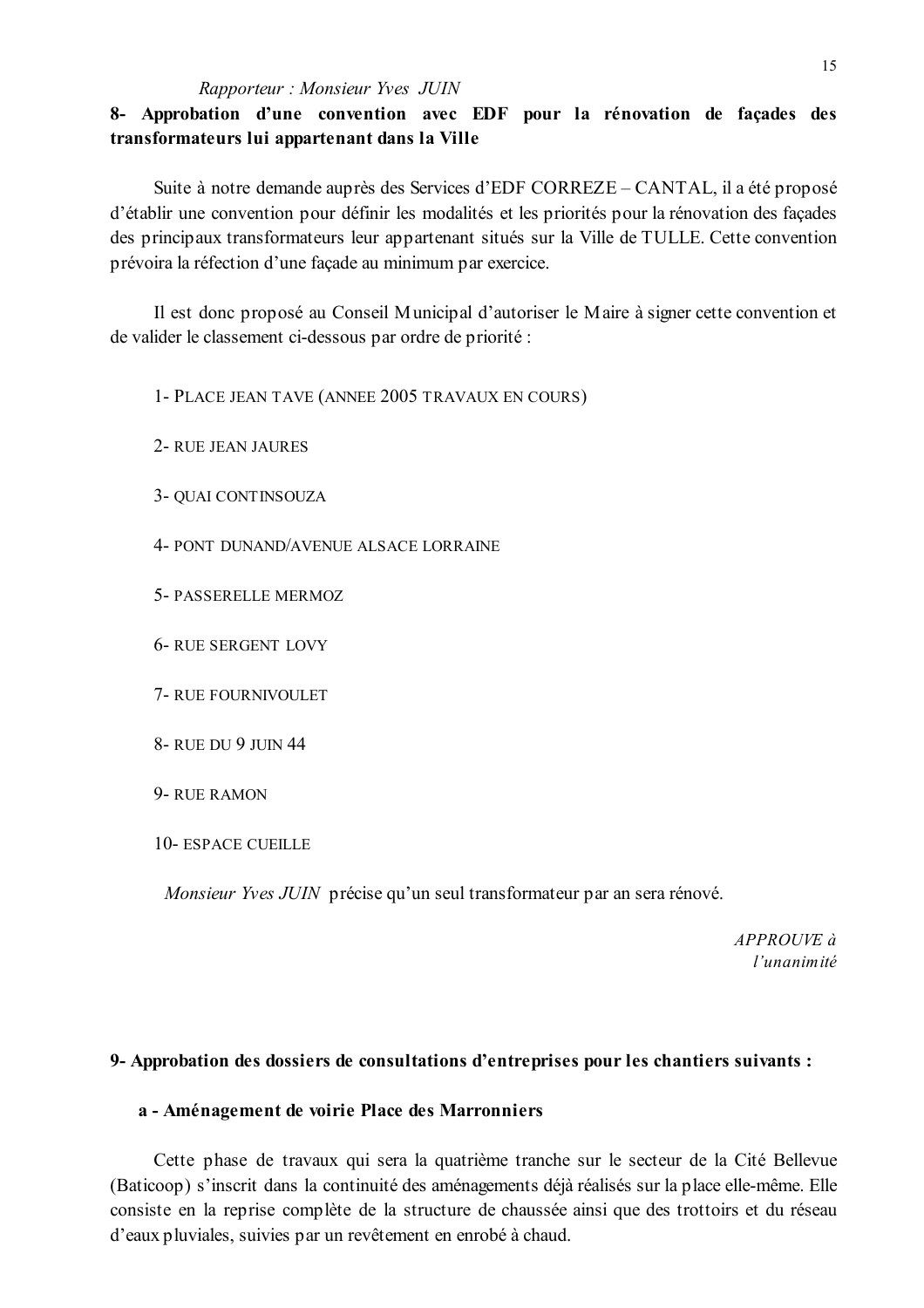Il est proposé au Conseil Municipal d'approuver le dossier de consultation des Entreprises pour cette opération qui sera un appel d'offres ouvert avec un seul lot voirie.

APPROUVE à l'unanimité

#### b - Réaménagement rue Fontaine Saint Martin - Voirie – Réseaux

La Ville de TULLE a prévu, en continuité des quais Alfred de Chammard et Aristide Briand, la réfection complète de la rue Fontaine St Martin comprenant la chaussée et les trottoirs, la poursuite de la mise en séparatif des réseaux Eaux-Usées/Eaux pluviales, dans un souci de salubrité publique, pour éliminer le déversement d'eaux usées dans la Corrèze ainsi que le renouvellement du réseau Eau Potable.

La réfection complète de la voirie et des trottoirs sera réalisée en harmonie avec le projet suivi par la SEMABL dans le cadre de l'Aménagement de l'Alverge.

Il est proposé au Conseil Municipal d'approuver ce dossier de consultation des Entreprises pour cette opération qui sera un appel d'offres ouvert avec deux lots VOIRIE – **RESEAUX.** 

 $APPROIIVE$  à l'unanimité

### Marchés publics -

# Rapporteur: Monsieur Pierre DIEDERICHS 10- Approbation de la modification du Règlement Intérieur des marchés publics

L'ordonnance n° 2005-645 du 6 juin 2005 relative aux procédures de passation des marchés publics des collectivités territoriales abroge les anciennes dispositions relatives à l'obligation de délibérer pour autoriser le maire à signer le marché avec l'entreprise ou le fournisseur retenu par la CAO.

Après l'article L.2122-21 du CGCL il est donc inséré un article L.2122-21 ainsi rédigé :

« La délibération du conseil municipal chargeant le maire de souscrire un marché déterminé peut être prise avant l'engagement de la procédure de passation de ce marché. Elle comporte obligatoirement la définition du besoin à satisfaire et le montant prévisionnel du marché.

« Le conseil municipal peut à tout moment, décider que la signature du marché ne pourra intervenir qu'après une nouvelle délibération, une fois connus l'identité de l'attributaire et le montant du marché »

Compte tenu de la complexité des procédures, des délais qui nous sont imposés, de la réactivité qui s'impose pour mener à bien nos opérations, il conviendrait de délibérer sur les marchés avant l'engagement de la procédure de passation comme nous y autorisent maintenant les textes

C'est pourquoi, il est proposé au Conseil municipal de supprimer l'article 5 du règlement intérieur.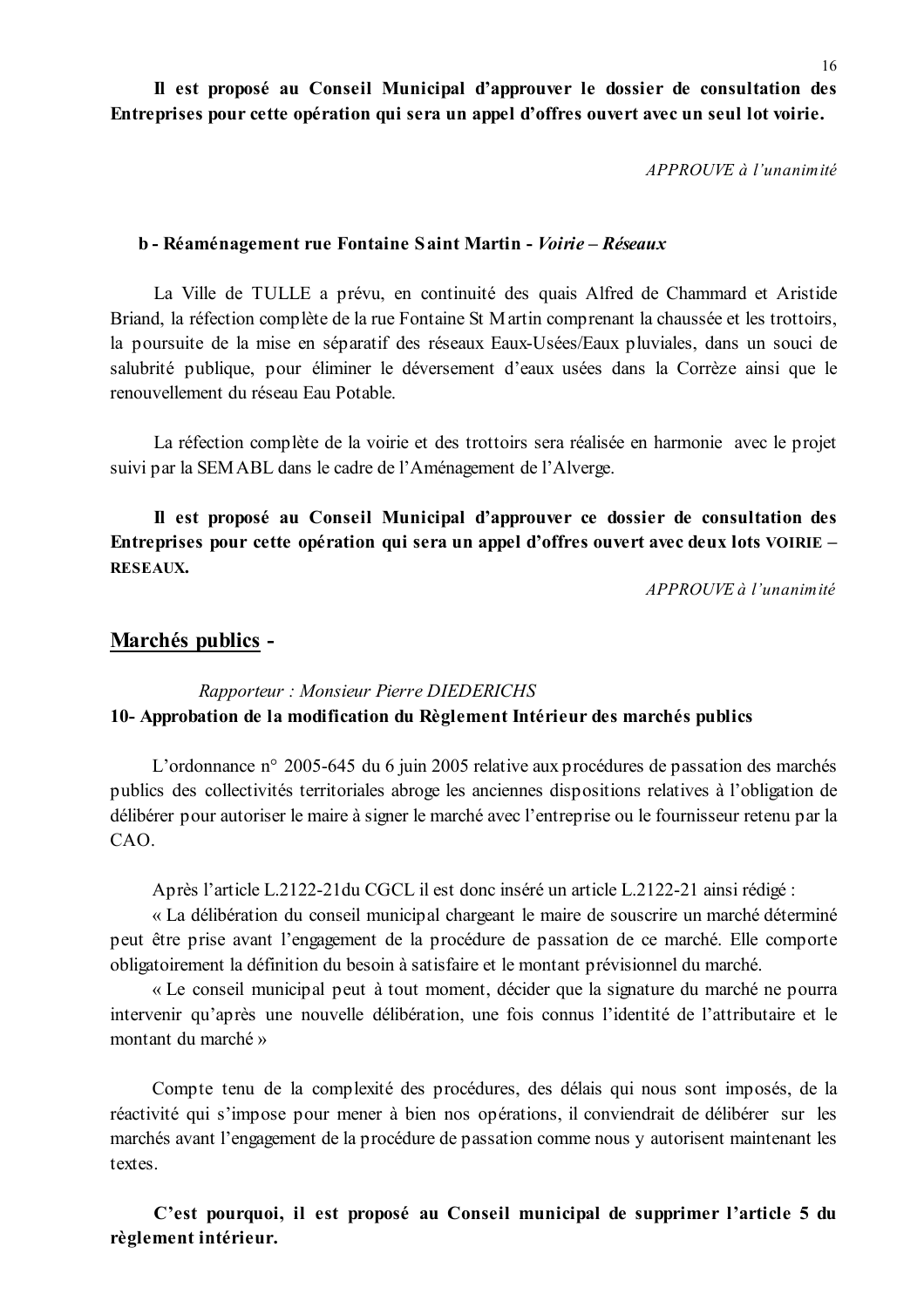### APPROUVE à l'unanimité

# Personnel-

## Rapporteurs: Monsieur Alain LAGARDE 11- Créations et suppressions de postes budgétaires

• Pour pouvoir procéder à l'intégration d'un emploi-jeune dont le contrat s'achevait le 30 juin 2005 et régulariser la situation d'un agent contractuel que nous pouvons intégrer suite à sa naturalisation française, il vous est demandé de créer :

A compter du 01<sup>er</sup> juillet 2005 : - un poste d'agent administratif.

A compter du 1<sup>er</sup> août 2005 :

- un poste d'agent du patrimoine à temps non complet (27h)

• Pour procéder à la nomination de deux agents déclarés admis au concours d'adjoint administratif, il est demandé de supprimer :

A compter du 31 août 2005 :

- deux postes d'agent administratif,

Et de créer :

A compter du 01<sup>er</sup> septembre 2005 : - deux postes d'adjoint administratif.

• Suite aux commissions administratives paritaires, il est nécessaire de procéder à des transformations de postes sur le tableau des effectifs afin de pouvoir nommer les agents concernés

Il vous est donc demandé de supprimer :

A compter du 30 septembre 2005 :

- un poste d'assistant qualifié de conservation du patrimoine et des bibliothèques de 2<sup>ème</sup> classe.

- un poste d'adjoint administratif principal de  $2^{\text{eme}}$  classe,
- deux postes d'adjoint administratif,
- trois postes d'agent administratif,
- trois postes d'agents de maîtrise principal,
- deux postes d'agent de maîtrise,
- deux postes d'agent technique qualifié,
- trois postes d'agent technique,
- un poste d'agent d'entretien qualifié,
- deux postes d'agent d'entretien,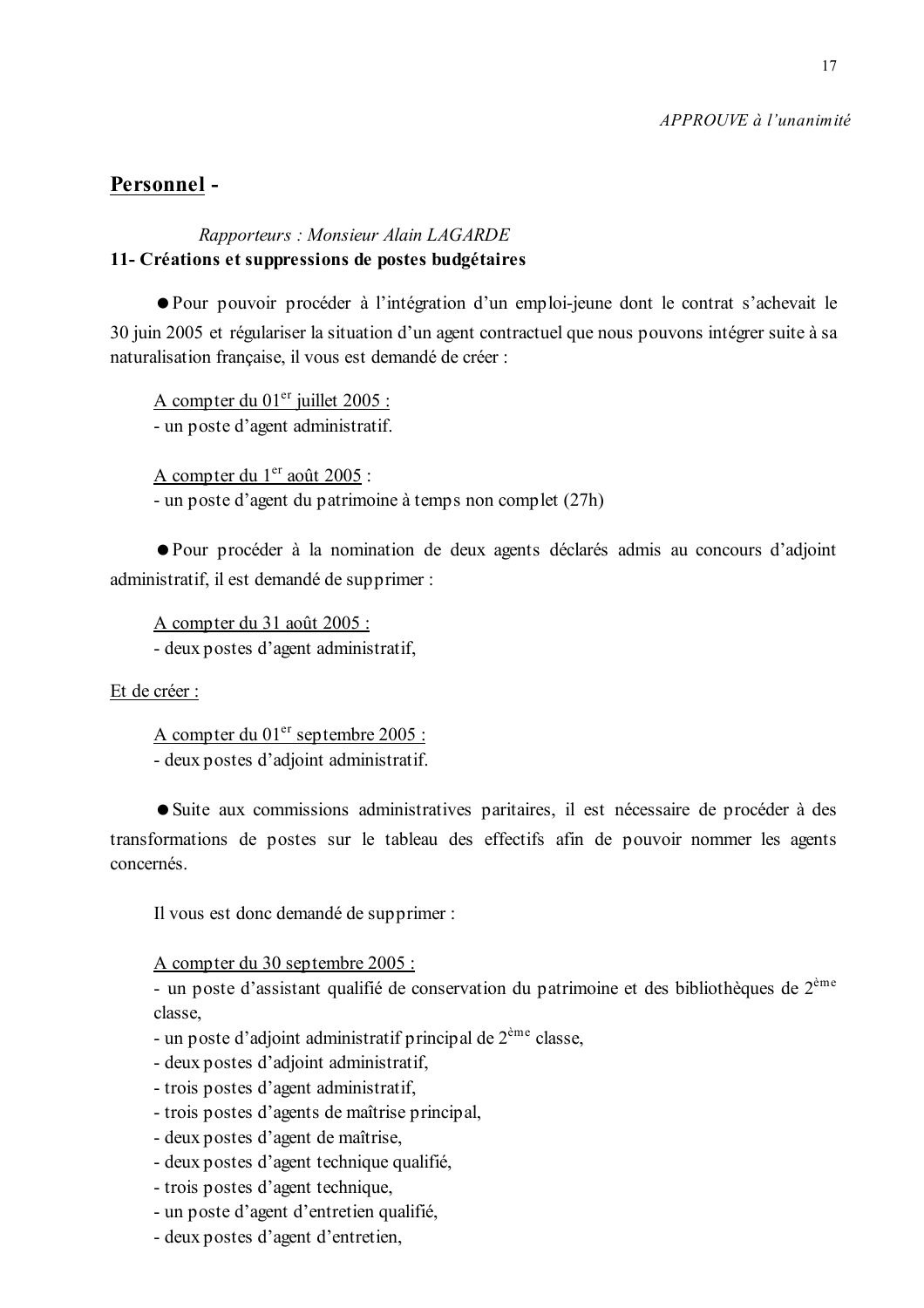#### Et de créer :

### A compter du 01<sup>er</sup> octobre 2005 :

- un poste de rédacteur.

- un poste d'assistant qualifié de conservation du patrimoine et des bibliothèques de l<sup>ère</sup> classe.

- deux postes d'adjoint administratif principal de  $2<sup>eme</sup>$  classe,
- trois postes d'agent administratif qualifié,
- trois postes d'agent de maîtrise principal,
- deux postes d'agents de maîtrise qualifié,
- trois postes d'agent technique principal,
- quatre postes d'agent technique qualifié.
- deux postes d'agent d'entretien qualifié.

Monsieur Philippe GOUT appelle l'attention sur la fiche préparatoire aux réunions de services et notamment sur le questionnaire mis en place dans ce cadre et dont il était prévu qu'il soit retourné pour le 30 M ai 2005 en vue de la préparation des rencontres avec les élus.

Il demande si un plan de rencontre entre élus et services a été arrêté et si l'opposition y sera associée.

Monsieur Alain LAGARDE répond que chaque service a effectué ce travail. A la rentrée, des rencontres seront organisées service par service avec les adjoints. Ensuite l'ensemble des élus seront informés des conclusions de ces rencontres.

### $APPROIIVE \d{d} l'unanim it\'e$

# 12- Approbation du contrat de détachement individuel d'un travailleur handicapé de l'ADAPEI Corrèze à la Ville de Tulle

Depuis le 1<sup>er</sup> décembre 2003, la Ville de Tulle accueille dans le cadre d'un contrat de détachement individuel un jeune travailleur handicapé du Centre d'Aide par le Travail de l'Association Départementale de Parents et d'Amis de Personnes Handicapées Mentales de la Corrèze pour assurer des fonctions d'entretien sur la base d'un temps complet.

Ce détachement donne pleinement satisfaction et a suscité chez ce jeune un nouvel élan dans son développement et son épanouissement personnel.

Considérant la réussite de cette opération, il est envisagé de procéder à l'accueil d'un deuxième travailleur handicapé dans ce même cadre.

A compter du 1<sup>er</sup> septembre 2005, la Ville de Tulle accueillera donc un jeune du Centre d'Aide par le Travail de l'Association Départementale de Parents et d'Amis de Personnes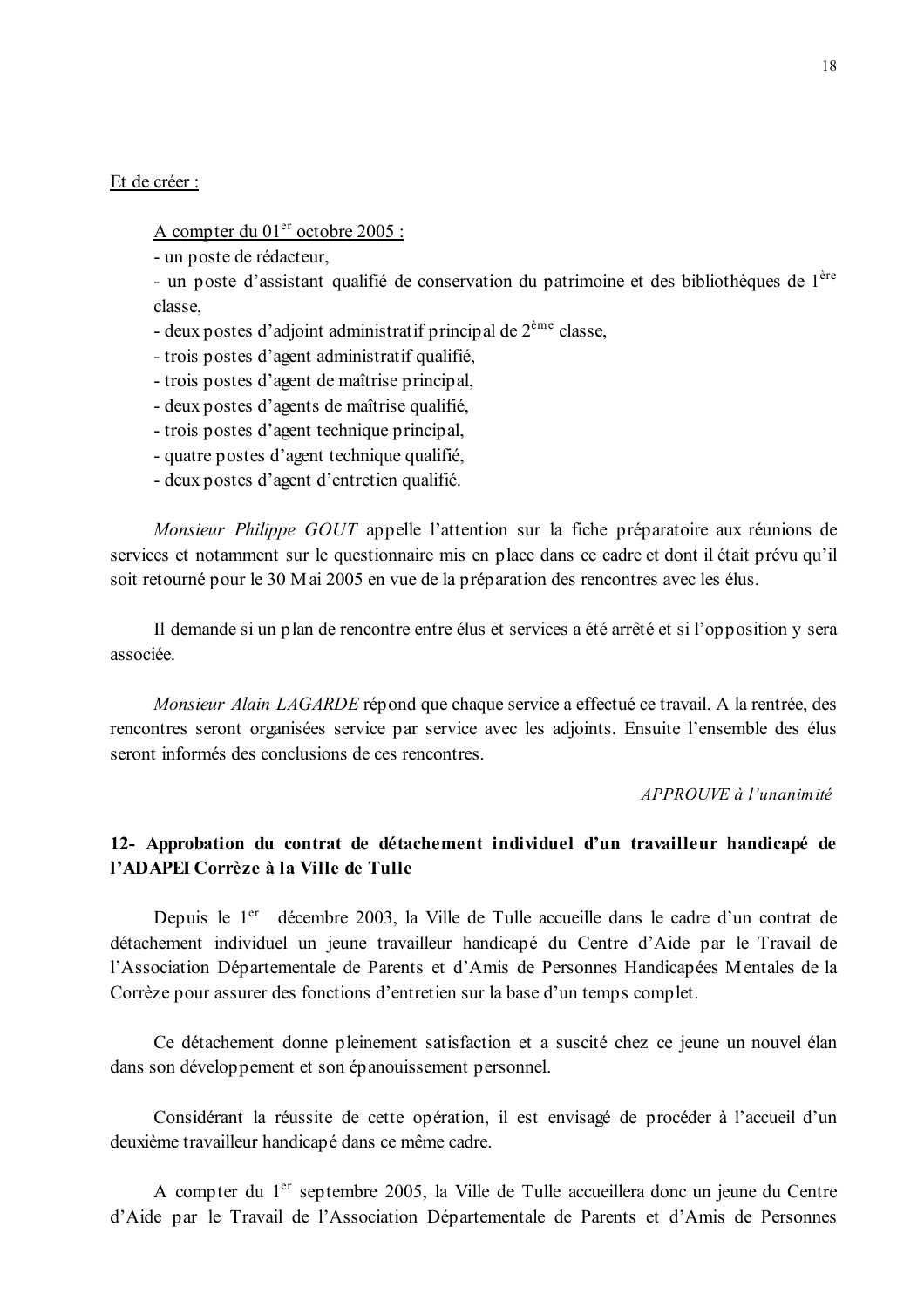Handicapées Mentales pour assurer des fonctions d'entretien des locaux au service Scolaire sur la base d'un temps complet pour une durée d'un an.

# Il est demandé au Conseil Municipal d'approuver le contrat de détachement et d'autoriser le Maire ou son représentant à le signer.

*Madame Janine PICARD* fait état de la réussite de l'opération d'accueil d'un travailleur handicapé actuellement menée.

Le sérieux, les qualités relationnelles de cette personne sont reconnus.

Cela a également permis de la part de ses collègues un autre regard du monde du handicap.

Monsieur Alain LAGARDE dit que ces questions sont évoquées en CHSCT. Le handicap est pris en charge. Cela intéresse au plus haut point et suscite l'attention des syndicats et des personnels.

 $APPROIIVE$  à l'unanimité

# Affaires Générales -

Rapporteur: Monsieur Alain LAGARDE 13- Location de salles municipales

1- Location de la salle municipale sise place Abbé Tournet

# a- Fixation des tarifs afférents à la location de cette salle pour la période du 1<sup>er</sup> septembre 2005 au 31 décembre 2005

La salle sise place Abbé Tournet était jusqu'alors gérée par le CCAS.

A compter du 1<sup>er</sup> septembre 2005, elle le sera par le service Patrimoine de la Ville.

# Il est proposé au Conseil municipal de fixer les tarifs afférents à la location de cette salle pour la période du 1er septembre 2005 au 31 décembre 2005 comme suit :

- location de la salle :  $153 \text{ } \in$  (forfait)

- gratuité pour les associations tullistes

Madame Janine PICARD précise que si le CCAS ne gère plus cette salle c'est parce qu'elle était sous la responsabilité de la directrice et de la gardienne du foyer de Souilhac.

Ce foyer allant être libéré de ses résidants, il n'y aura plus de personnel en place au sein de cette structure d'où la nécessité de confier la gestion de cette salle au service Patrimoine.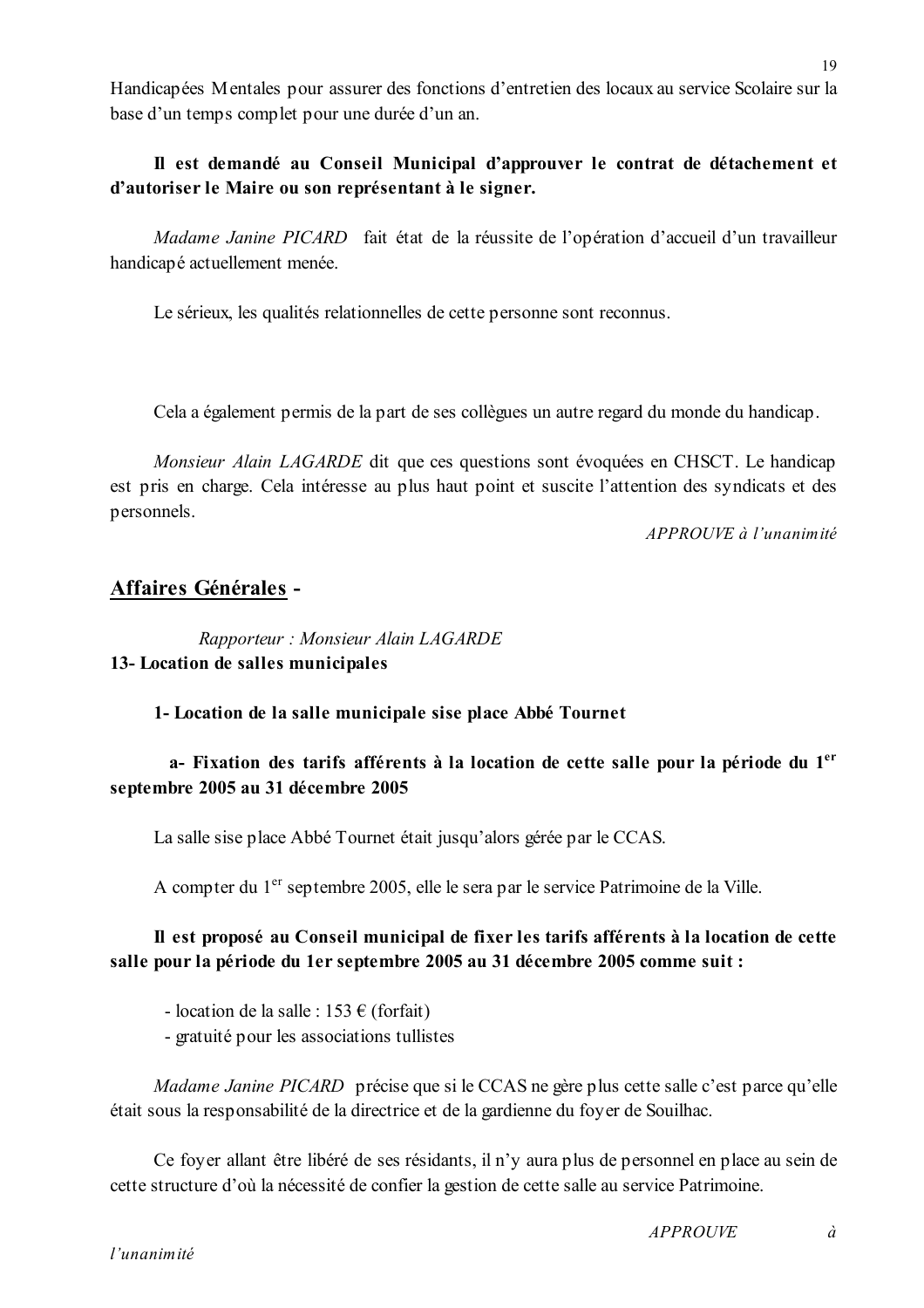b-Approbation du Règlement intérieur de la salle

Il est proposé au Conseil municipal d'approuver le Règlement Intérieur ci-annexé afférent aux conditions d'utilisation de cette salle et d'autoriser Monsieur le Maire ou son représentant à le signer.

### *APPROUVE*

### l'unanimité

2- Location des autres salles municipales gérées par le service Patrimoine de la **Ville** 

# a-Instauration du principe de l'encaissement d'un dédommagement suite : - à détérioration des salles et de leurs équipements - à non remise en état de ces derniers

La salle sise place Abbé Tournet sera gérée par le service Patrimoine à partir du 1<sup>er</sup> septembre 2005.

Le service Patrimoine gère aussi les salle de l'Auzelou, Latreille et Marie Laurent.

Pour ces salles, il est décidé qu'un dédommagement sera versé par chaque usager suite :

- à détérioration des salles et de leurs équipements

- à non remise en état de ces derniers

Il est proposé au Conseil municipal d'instaurer le principe du règlement par les usagers des salles municipales gérées par le Service Patrimoine d'un dédommagement suite :

- à détérioration des salles et de leurs équipements

- à non remise en état de ces derniers

**APPROUVE** à

l'unanimité

b- Fixation pour la période du 1<sup>er</sup> septembre au 31 décembre 2005 du montant du dédommagement dû par les usagers des salles municipales gérées par le Service **Patrimoine suite:** 

- à détérioration des salle et de leurs équipements

- à non remise en état de ces derniers

Il est proposé au Conseil municipal de fixer le montant du dédommagement suite :

- à détérioration des salles et de leurs équipements

- à non remise en état de ces derniers

pour la période du 1<sup>er</sup> septembre au 31 décembre 2005 conformément au tableau ciannexé.

| <b>ABLE CASSEE</b><br>$\mathbf{1}$                                                                | $180 \in$ |  |  |
|---------------------------------------------------------------------------------------------------|-----------|--|--|
| <b>ASSEE</b><br>$\mathsf{I}$ ( $\mathsf{I}$ $\mathsf{H}$ $\mathsf{\Delta}$<br>$\Delta$ ISE $\ell$ | 70 €      |  |  |

 $\hat{a}$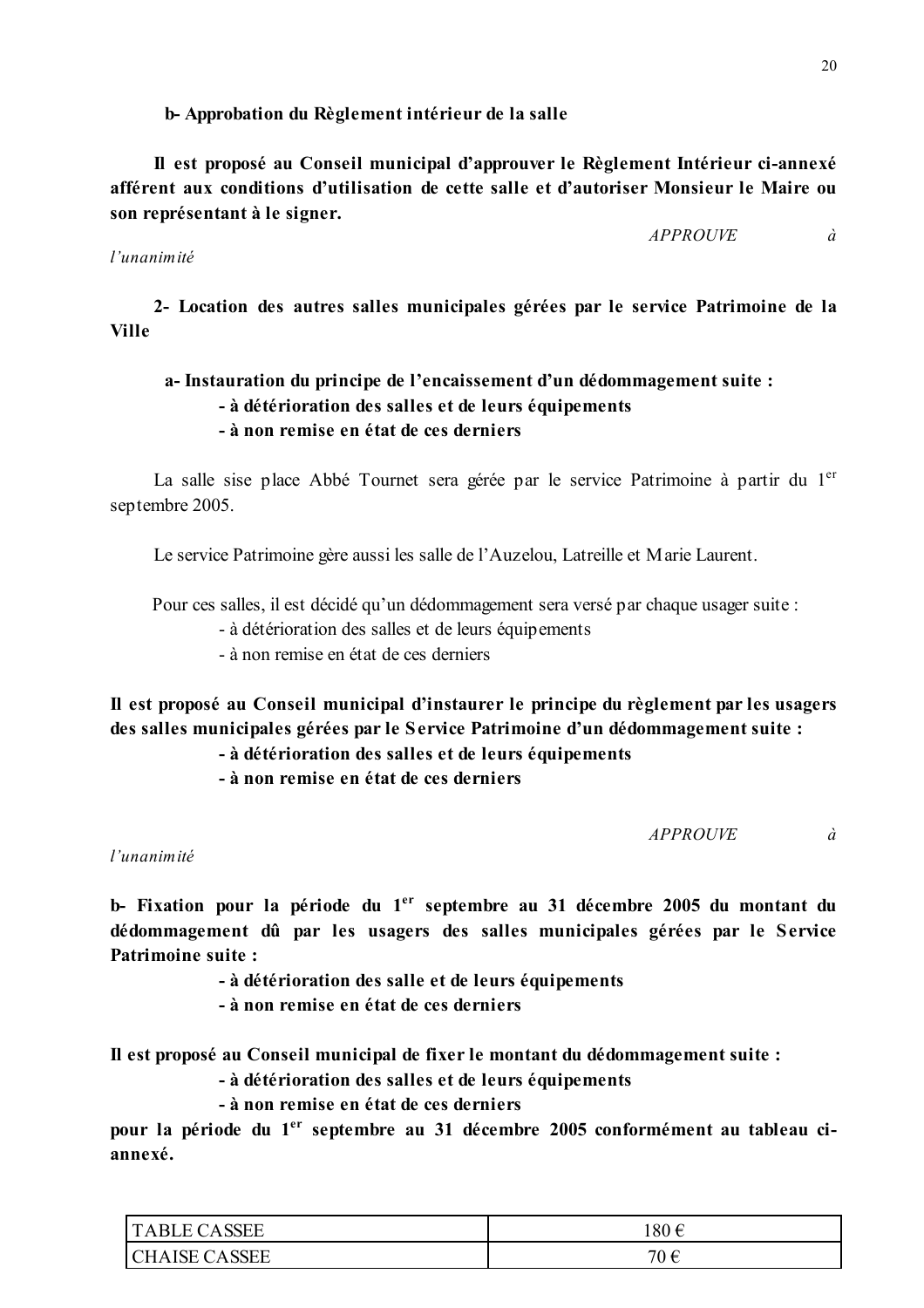| PROJECTEUR CASSE               | $175 \in$            |
|--------------------------------|----------------------|
| <b>MICRO FIL CASSE</b>         | $150 \in$            |
| <b>MICRO HF CASSE</b>          | $650 \text{ } \in$   |
| <b>SANITAIRE CASSE</b>         | $200 \text{ } \in$   |
| SONORISATION ENDOMMAGEE        | $200 \text{ } \in$   |
| REFRIGERATEUR ENDOMMAGE        | 150€                 |
| NON REMISE EN ETAT DE LA SALLE | 120€                 |
| NON RANGEMENT DU MATERIEL      | $60 \in$             |
| DETERIORATION DIVERES          | <b>SUIVANT DEVIS</b> |

**APPROUVE** à

 $21$ 

l'unanimité

## Finances -

Rapporteur: Monsieur Michel BREUILH 14- Décision modificative  $N^{\circ}$  2 - Budget Ville

Monsieur Michel BREUILH dit qu'il y a de petites modifications.

Il y a des crédits complémentaires demandés en dépenses en investissement qui correspondent essentiellement à des frais d'architecte pour la chapelle de l'Hôpital (20 000 €).

Il s'agit d'un dossier de demande de subvention qui doit être déposé auprès de la DRAC.

Les conditions de dépôts de ces dossiers ont changé et afin de pouvoir bénéficier d'une subvention, il convient d'avoir des dossiers avancés au stade de l'APD et donc d'avoir recours à un homme de l'art d'où cette inscription complémentaire.

Il y a l'acquisition de mobilier d'exposition pour le musée des armes pour 5 550  $\epsilon$ .

Il y a une ligne travaux pour l'apuration du contentieux du Centre aquarécréatif dont a parlé Alain Lagarde.

Il a été dit précédemment que le total du protocole d'accord qui a été validé par le Conseil municipal en début de séance était de 160 000 € TTC.

S'agissant d'une indemnité, il n'y a pas de problème d'imputation de TVA et donc cette indemnité sera versée en fonctionnement et ne pourra pas l'être à la section d'investissement.

Il en résulte une modification de l'écriture en haut de la page 7 : il faut substituer le chiffre de 140 230  $\epsilon$  par celui de 150 000  $\epsilon$  qui correspond à la totalité de l'indemnité due.

Sur la page 5, il faut supprimer la somme inscrite en investissement qui faisait un complément à hauteur des 160 000  $\epsilon$  par rapport à l'inscription qui vient d'être modifiée.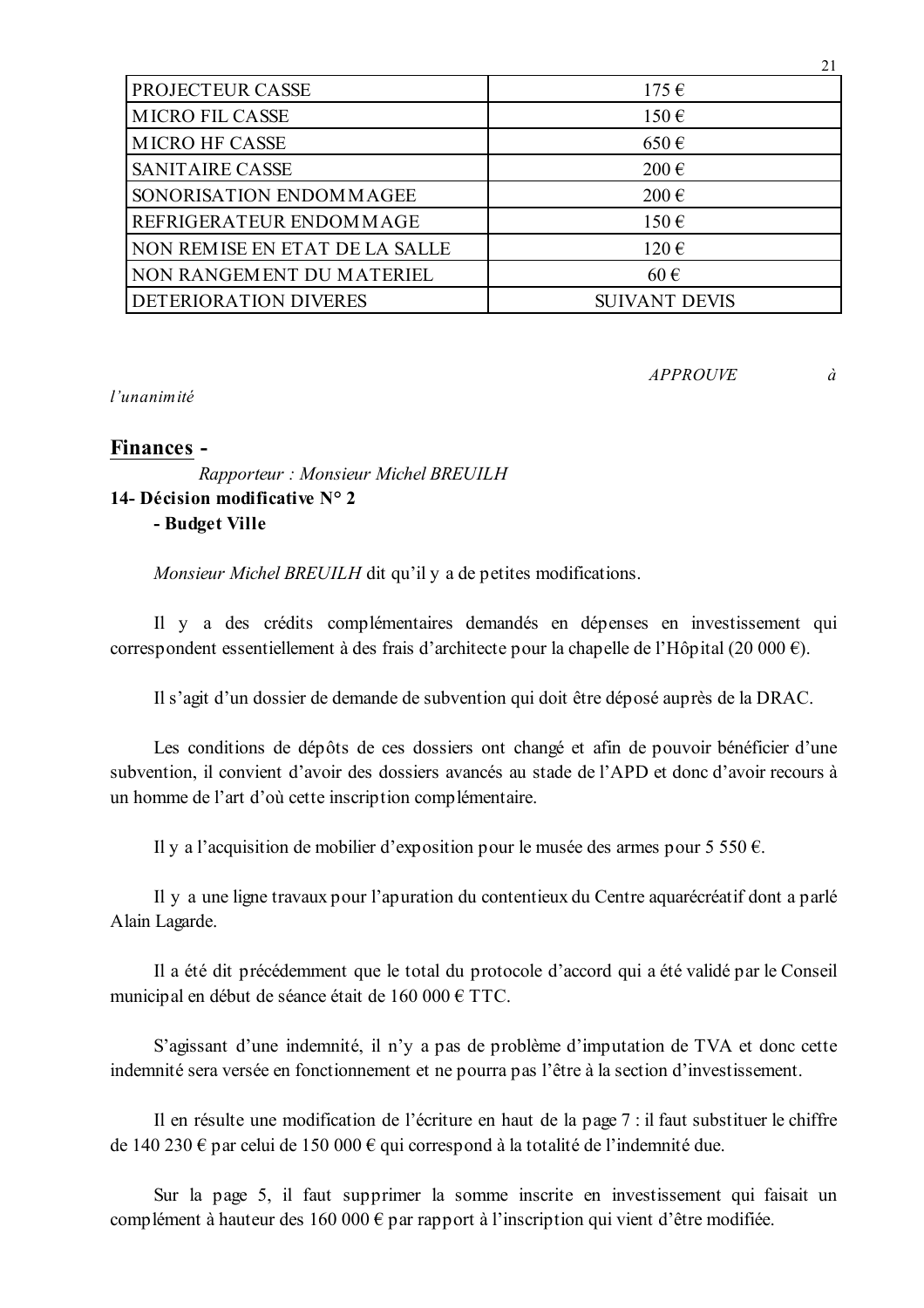Les 19 770  $\epsilon$  sont supprimés en investissement et il est ouvert un crédit du 1/5<sup>ème</sup> de la somme puisque la totalité de la subvention sera amortie sur 5 ans soit 30 000 € par an en fonctionnement.

Il faut donc ajouter en dépense de fonctionnement 30 000  $\epsilon$ . C'est le résultat du protocole d'accord qui va réduire l'autofinancement.

Il y a aussi la suppression d'une subvention au Champ des Martyrs. Il s'agit des subventions inscrites dans le cadre du 60<sup>ème</sup> anniversaire des Martyrs.

Ces 21 000  $\epsilon$  avaient été reportés dans le cadre des subventions sur le budget primitif 2005. Il faut les retirer car cette somme avait été perçue fin 2004.

Il y a par contre une nouvelle subvention du FNADT à hauteur de 70 000  $\epsilon$  qui viendra subventionner la réalisation de la liaison haute entre le parking Saint-Pierre et la rue de la Barrussie. Les travaux réalisés vont l'être en complémentarité entre la Ville et la SEMABL

Il y a diverses petites subventions dont 10 000  $\epsilon$  à Vivre et Entreprendre en Pays de Tulle.

Page 6, il y a des réimputations d'écritures principalement dans la section d'investissement.

Il y a des virements de crédits entre sections.

Le plus important concerne une dépense prévue en 2004 en investissement qui ne s'est pas faite : - 39 600  $\epsilon$  mais qui a été réalisée en fonctionnement : ce sont des travaux prévus par le service électrique en investissement et qui ont été transformés en location de matériel ce qui explique qu'ils ne peuvent plus être imputés en investissement mais en fonctionnement.

Page 7, il y a un changement d'écriture concernant les transports publics puisque désormais la Ville va percevoir directement une recette qui sera reversée.

Le solde reste donc le même.

Il y a l'apuration du contentieux relatif au centre aquarécréatif pour 150 000  $\epsilon$ .

Il y a ensuite un certain nombre de régularisations d'écritures concernant soit des travaux en régie, soit des écritures d'ordre.

Il y a ensuite une reprise pour l'équilibre de la décision modificative. L'emprunt est égal à 0. Cependant l'apuration du contentieux nécessitera de passer un emprunt à hauteur de 150 000  $\epsilon$ soit de la totalité de l'indemnité

Les 79 830  $\epsilon$  correspondant à une reprise sur la section d'investissement seront augmentés des 30 000  $\epsilon$  liés à l'amortissement de l'indemnité due pour ce contentieux.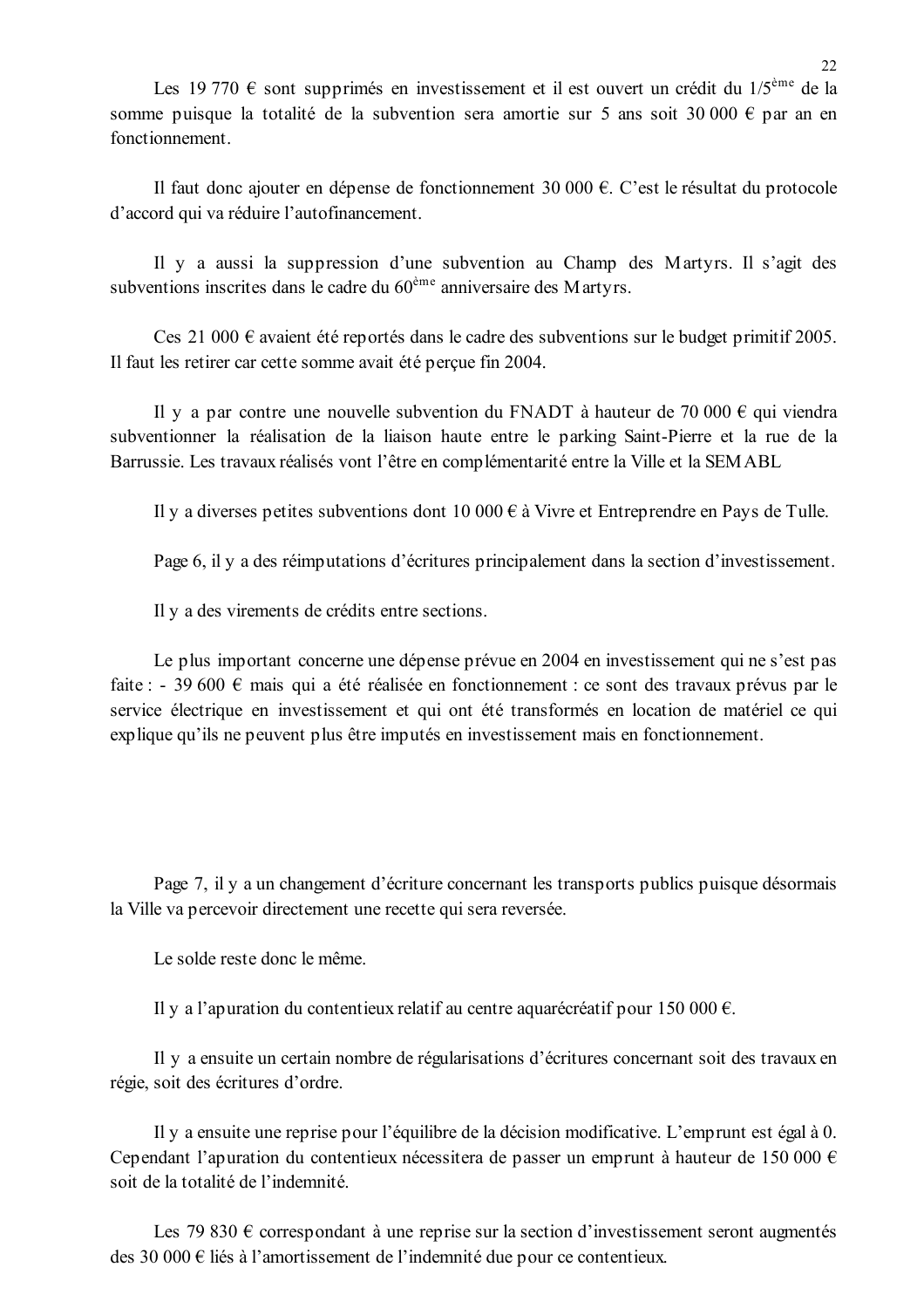La reprise d'autofinancement sera donc d'environ 110 000 €.

Monsieur François HOLLANDE dit qu'il s'agit d'opérations obligatoires. Il n'en résulte pas de bouleversements de l'équilibre budgétaire.

*Monsieur Jacques SOULETIE* demande s'il n'y a pas eu de subventions percues pour la réalisation des travaux au Champ des Martyrs.

Monsieur Michel BREUILH répond que si mais que 21 000  $\epsilon$  avaient été inscrits en trop par rapport à ce qui est percu.

> APPROUVE par 26 voix pour et 3 abstentions

#### Rapporteur: Monsieur Michel BREUILH

15- Maison du Limousin - Cession des actions de la Ville à la Communauté de **Communes du Pays de Tulle** 

La Ville de Tulle est actionnaire de la Société d'Economie Mixte « la Maison du Limousin  $\mathcal{P}$ .

La Communauté de Communes du Pays de Tulle s'est substituée à la Ville au sein de cette SEM à compter de 2005.

Dans ce cadre, la Ville souhaite céder ses actions à la Communauté de Communes pour l'euro symbolique.

#### Il est proposé au Conseil municipal :

- de se prononcer sur cette cession

- d'autoriser Monsieur le Maire ou son représentant à entreprendre toutes les démarches afférentes et à signer tous les documents s'y rapportant à intervenir.

APPROUVE à l'unanimité

16- Adhésion de la Ville au titre de l'année 2005 à différents organismes et associations et versement de la cotisation correspondante :

Il est proposé au Conseil municipal d'adhérer au titre de l'année 2005 aux associations suivantes et de leur verser la cotisation correspondante :

a-Association des Communes Jumelées du Limousin : 815.25 €

APPROUVE à l'unanimité

b-Images en Bibliothèque:  $102 \in$ 

APPROUVE à l'unanimité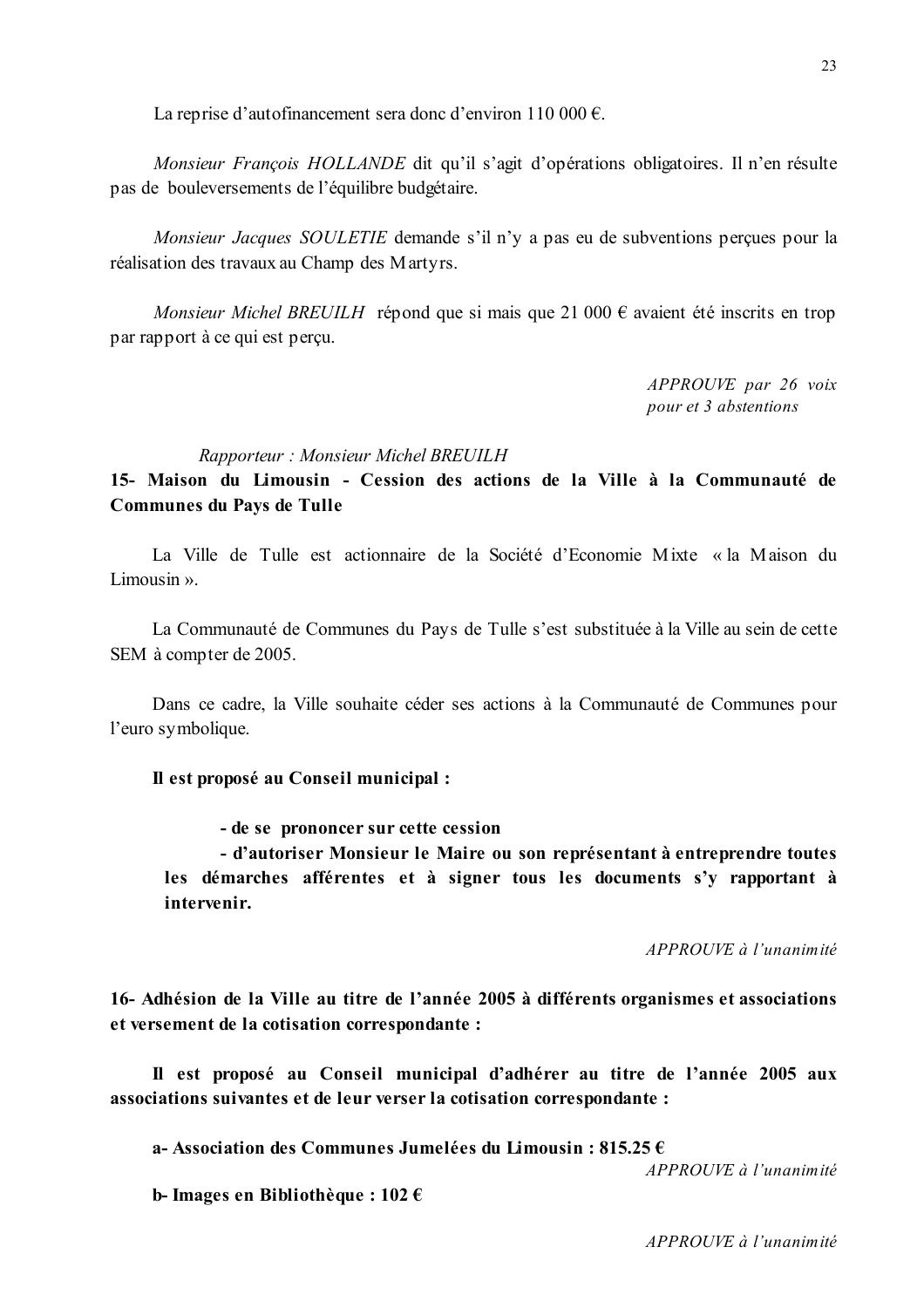# **Affaires Sociales -**

#### Rapporteur: Madame Janine PICARD

# 17- Approbation de l'avenant n° 3 à la convention fixant la participation financière de la Commune de Tulle au Fonds Commun Logement

Dans le cadre de la reconduction du Plan Départemental d'Action pour le Logement des Personnes Défavorisées de la Corrèze (PDLD), une convention tripartite Etat, Département, Commune de Tulle, a pour objet de définir la participation financière de la Commune de Tulle versée au Fonds Commun Logement (FCL) pour le financement des actions prévues audit plan.

Cette convention a été approuvée par le Conseil municipal lors de sa séance du 13 Juillet 2002.

# Il est proposé au Conseil municipal d'approuver l'avenant n°3 à cette convention fixant la participation de la Commune de Tulle au Fonds Commun Logement pour l'année 2005 à 5 702 Euros.

Madame Janine PICARD rappelle que le Fonds Commun Logement fonctionne à l'échelon départemental et vient en aide aux personnes défavorisées en particulier pour le maintien à domicile des personnes âgées avec l'amélioration de l'habitat mais également aux personnes handicapées et aux bénéficiaires du RMI, toujours dans le cadre de l'habitat.

APPROUVE à l'unanimité

# 18- Approbation d'une convention de mise à disposition de locaux par la Ville à l'UDAF pour la mise en place d'un espace rencontre « Le Lien » à Tulle

Le Point rencontre le Lien est une structure d'accueil, d'écoute et d'accompagnement qui permet de réamorcer la relation ou d'instaurer un autre type de communication entre parents et enfants, il s'adresse aux familles éclatées, lorsque le droit de visite est difficile, conflictuel ou interrompu.

A la demande du Barreau de Tulle et de la DDASS, la création d'un espace rencontre « le Lien » (géré par l'UDAF) s'est avéré indispensable sur Tulle.

La Ville se propose de mettre gracieusement à disposition de l'UDAF des locaux de l'école Joliot Curie - 30, rue Pauphile, en dehors des plages réservées à l'enseignement.

Ce point rencontre fonctionnera un samedi par mois pour l'accueil de cinq enfants précédemment accueillis à Brive.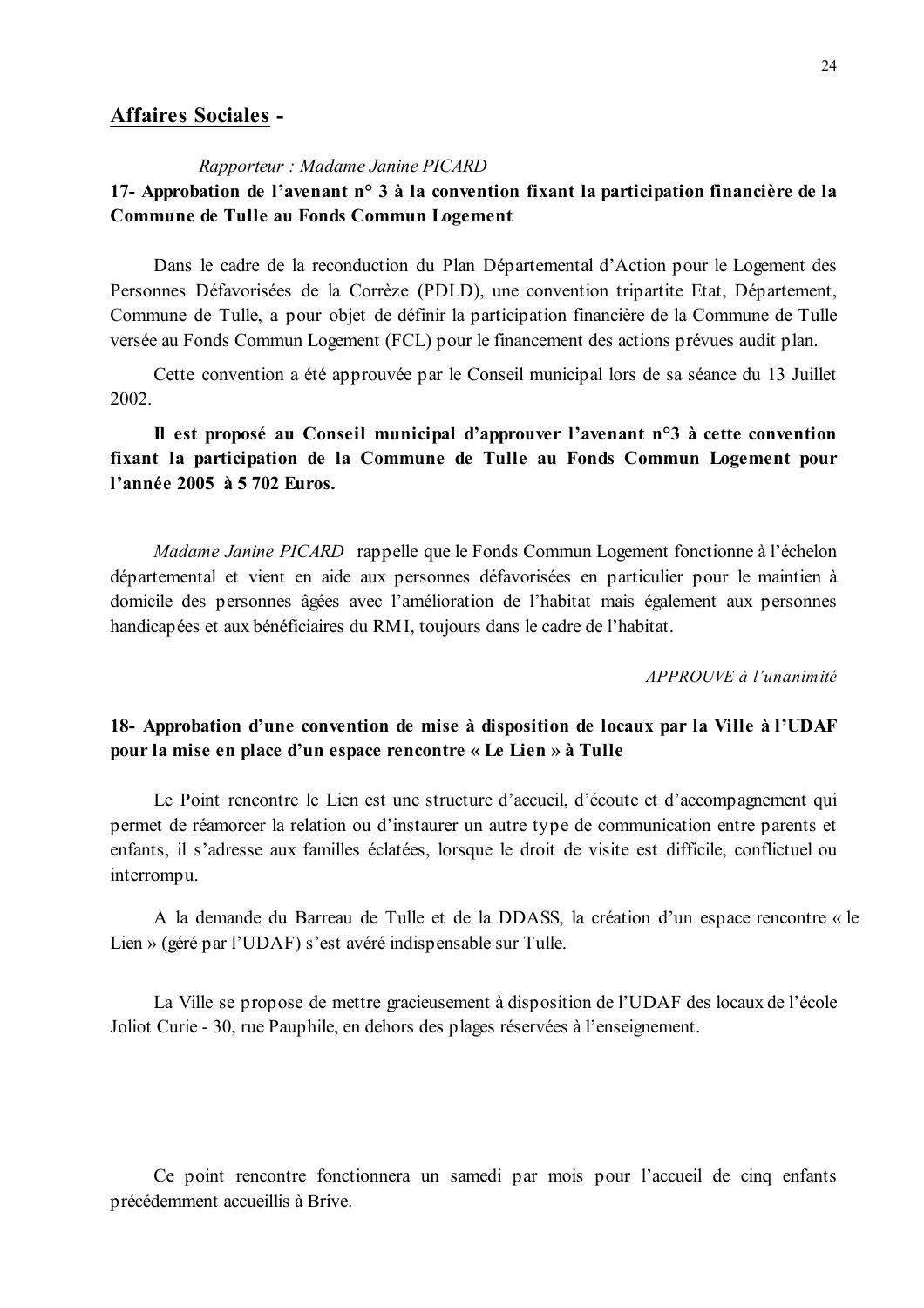Il est indiqué, que compte tenu du personnel chargé de l'accueil dépendant de l'UDAF et de la configuration des locaux, un maximum de 18 enfants pourront être pris en charge sur Tulle.

En outre, le comité de pilotage n'ayant pas à ce jour validé l'ensemble du projet, l'UDAF n'est pas en mesure de préciser la date d'ouverture de ce point rencontre.

# a- Approbation d'une convention de mise à disposition de locaux par la Ville à l'UDAF pour la mise en place de cet espace rencontre.

Il est proposé au Conseil municipal :

- d'approuver la convention à intervenir avec l'UDAF définissant les modalités de mise à disposition d'une partie de l'école Joliot Curie (hall et salle de restauration) pour y installer l'espace rencontre adapté aux besoins de cette organisation.

Il est précisé que le Conseil d'école a émis un avis favorable à l'organisation de ce dispositif dans cette école

- d'autoriser Monsieur le Maire ou son représentant à signer ce document ainsi que tous ceux s'y rapportant.

> **APPROUVE**  $\hat{a}$ l'unanimité

### b-Versement d'une participation à l'UDAF

Il est proposé au Conseil municipal d'allouer à l'UDAF, au titre de l'année 2005, une participation à hauteur de 3 568  $\epsilon$  afin d'assurer le fonctionnement de l'espace rencontre le Lien.

Madame Janine PICARD rappelle que le Lien est un point de rencontre. Il s'agit d'une structure d'accueil en terme d'écoute et d'accompagnement pur essayer de rétablir des liens entre des familles éclatées et pour lesquelles il y a eu des distentions graves au niveau des enfants.

Ce Point Rencontre existe à Brive

La Ville contribue chaque année à son fonctionnement.

Il a été demandé la création d'une telle structure à Tulle car souvent des problèmes se posent pour des gens habitant la Haute Corrèze ou la région de Tulle pour amener les enfants à ce Point Rencontre

Un travail a été mené sur ce dossier. Des locaux seront mis à la disposition de l'UDAF à l'école Joliot Curie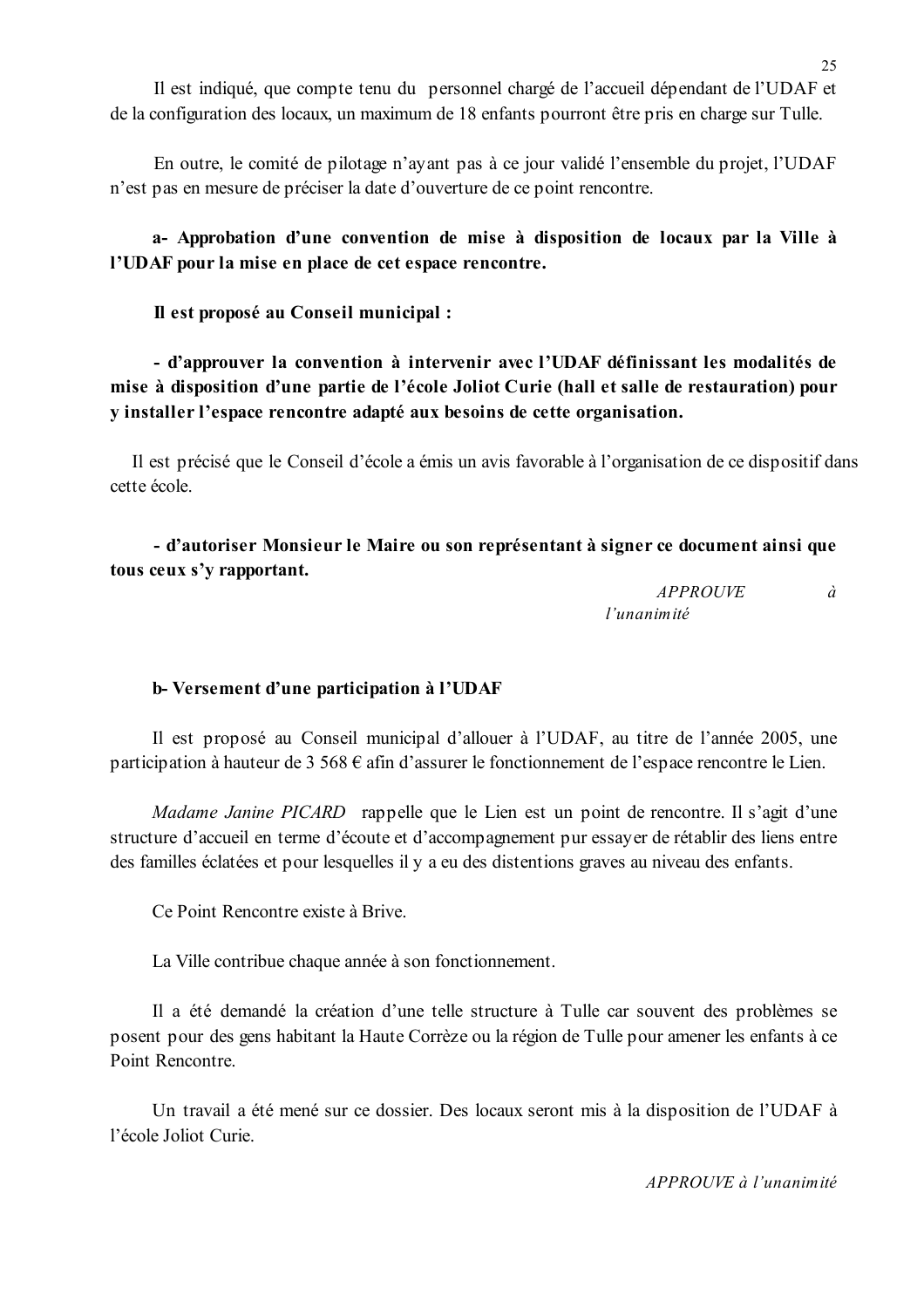## Culture -

Rapporteur: Monsieur Pierre DIEDERICHS 19- Acquisition d'instruments pour l'Ecole de Musique - Demande de subvention à la **DRAC** 

Comme chaque année, l'Ecole Nationale de Musique et de Danse va acquérir des instruments de musique pour le bon fonctionnement de ses activités.

Le tableau d'investissement ci-dessous va être présenté à la Direction Régionale des Affaires Culturelles (DRAC) à des fins de subventionnement.

### Il est proposé au Conseil municipal :

- d'approuver le plan d'acquisition détaillé ci-dessous dont le montant est inscrit dans le budget primitif 2005

| <b>INSTRUMENT</b>                            | <b>MONTANT HT</b> | <b>MONTANT TTC</b> |  |
|----------------------------------------------|-------------------|--------------------|--|
|                                              |                   |                    |  |
| 3 trompettes de poche                        | 1229,10€          | 1470,00€           |  |
| 3 flûtes « petite main » avec tête<br>droite | 1881,27€          | 2 250,00 €         |  |
| 2 trombones Yamaha YSL 350C                  | 2 165,55 €        | 2 590,00 €         |  |
| 1 saxophone Yanagisawa                       | 1663,88€          | 1 990,00 €         |  |
| Equipement pour la classe de<br>percussion   | 1 302,68 €        | 1 558,00 €         |  |
| 1 guitare jazz Fender                        | 1 144,64 €        | 1 369,00 €         |  |
| <b>TOTAL</b>                                 | 9 387,12 €        | 11 227 €           |  |

- d'autoriser le Maire à solliciter auprès de la DRAC du Limousin une subvention à hauteur de 25% du montant hors taxe de l'opération en vue de son financement et à engager les démarches correspondantes.

APPROUVE à l'unanimité

### 20- Acceptation d'un don d'armes à feu

Une donation anonyme vient d'être proposée au Musée des Armes. Il s'agit d'un fusil :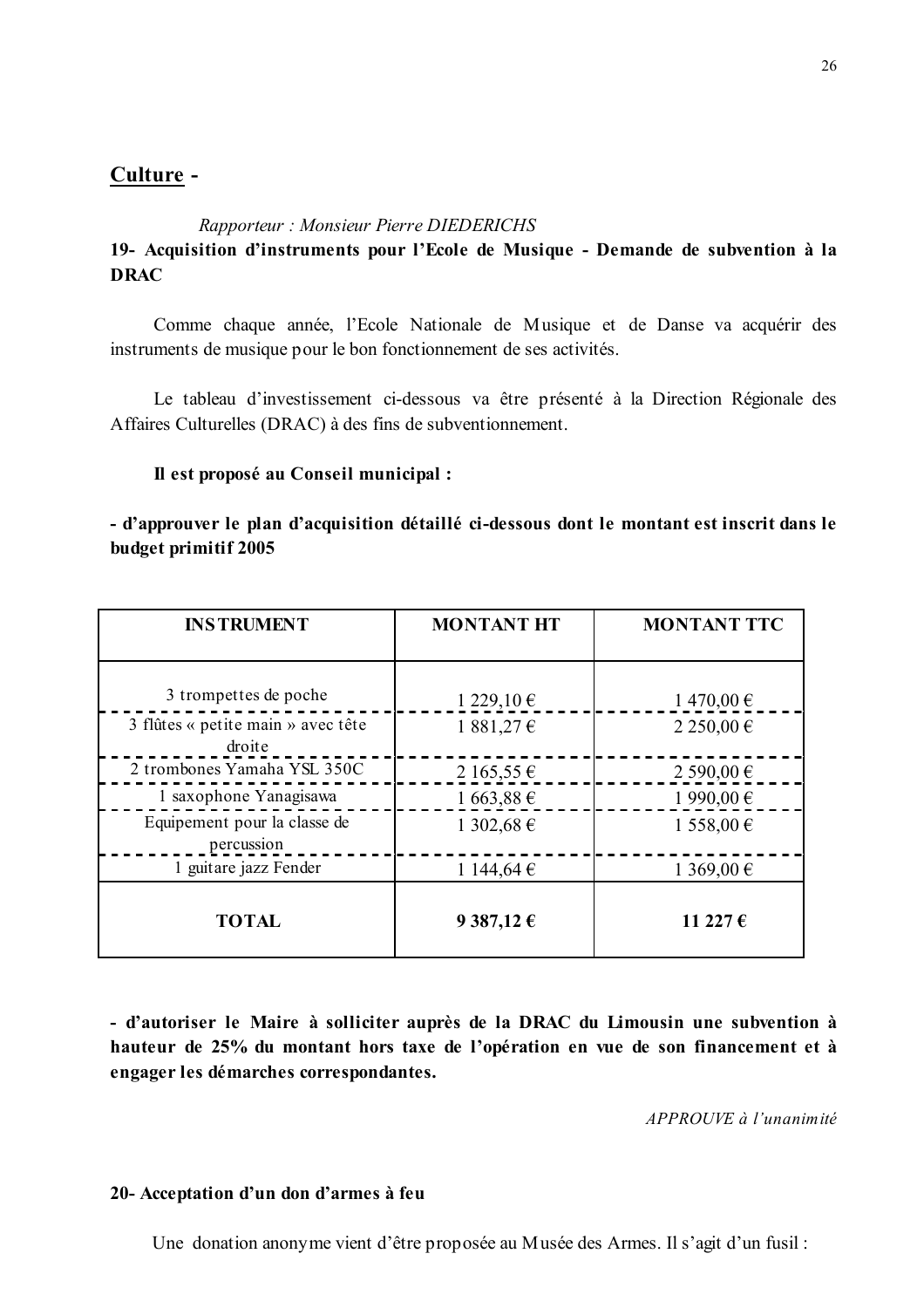Il est proposé au Conseil municipal de valider l'entrée de cette arme à feu dans les collections tullistes et d'autoriser Monsieur le Maire ou son représentant à entreprendre toutes les démarches afférentes et à signer tous les documents à intervenir.

> **APPROUVE**  $\dot{a}$

### $l'$ unanimité

### 21- Approbation d'une convention pour la résidence d'écriture d'un écrivain Togolais

Suite à une visite à Tulle, l'écrivain Togolais Gustave Akakpo a émis le souhait de résider à Tulle afin de créer un texte théâtral ayant pour thème central la Ville de Tulle.

Ce projet a trouvé un écho favorable et l'auteur a pu obtenir une bourse pour résidence d'écriture

La Ville de Tulle souhaite faciliter l'accueil et la résidence de cet écrivain :

- en prenant en charge les frais d'hébergement et de repas (prestations assurées par le FJT selon les conditions forfaitaires de ce dernier) pour les périodes du 1<sup>er</sup> Mai au 30 Juin et du 1<sup>er</sup> au 30 Novembre 2005 (sauf périodes d'absence occasionnées par les déplacements imprévus de l'auteur et pendant la semaine des Rencontres africaines rémunérée par l'association sénégalaise de Tulle).
- en mettant à sa disposition tous les outils nécessaires à cette réalisation et en permettant la mise en valeur finale de la production de l'écrivain dans les services de la Ville.

En retour, l'auteur s'engage à produire une œuvre et à participer aux actions d'animation ou de formation organisées par les services de la Ville et le FJT (participation aux Rencontres africaines; présentation d'une lecture à la médiathèque et au FJT).

### Il est proposé au Conseil municipal :

- d'approuver la convention afférente liant la Ville de Tulle, le FJT et Gustave **Akakpo**
- $\omega_{\rm{max}}$ d'autoriser Monsieur le Maire ou son représentant à la signer.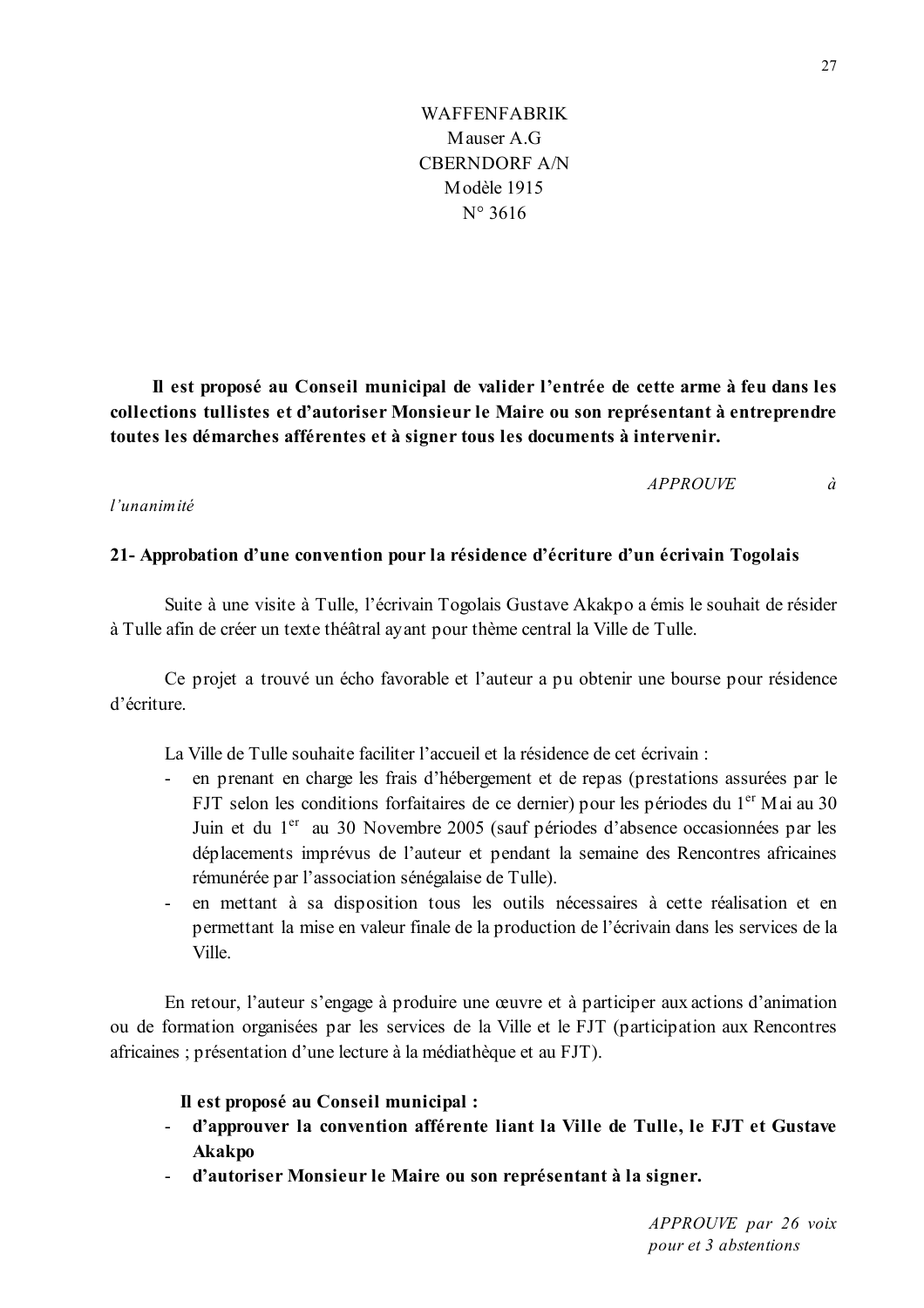## Urbanisme -

### Rapporteur: Monsieur Philippe BERNIS 22- Lancement de la révision simplifiée du POS et de la concertation préalable

Le Conseil Municipal du 28 mai 2005 a délibéré pour engager la concertation préalable en vue de la révision simplifiée du Plan d'Occupation des Sols. Il apparaît qu'il est préférable de conduire parallèlement deux procédures de révision simplifiée.

La présente délibération annule la délibération du 28 mai 2005 et la remplace par deux délibérations portant sur la concertation préalable selon les modalités suivantes :

> une information dans le journal municipal et dans les journaux locaux (La Montagne, l'Echo du Centre)

> un courrier spécifique avant l'enquête publique aux personnes ayant demandé par écrit une ou plusieurs modifications du P.O.S.

une réunion publique présentant le projet de révision.

Il est proposé au Conseil municipal de prendre les deux délibérations suivantes :

- l'une portant sur la création d'un zonage spécifique pour la création de l'aire d'accueil des gens du voyage à Bourbacoup.

- l'autre portant sur :

\* la création de deux zones INA d'habitat futur à Tulle-Est et au Bois Manger,

\* une modification de zonage pour la blanchisserie du Chandoux,

\* deux rectifications d'erreur matérielle dans le règlement ainsi que la prise en compte de demandes individuelles de modification de zonage du P.O.S.

> **APPROUVE**  $\dot{a}$ l'Unanimité

### Finances -

Rapporteur: Monsieur Michel BREUILH

# 23- Délibération relative à l'amortissement de l'indemnité transactionnelle à verser à la Société Dumez Lagorsse

Il est proposé au Conseil municipal de voter l'amortissement sur une durée de cinq ans, de la dépense relative à l'indemnité transactionnelle visant à mettre un terme au contentieux avec l'entreprise Dumez Lagorsse dans le cadre de l'opération du Centre aquarécréatif.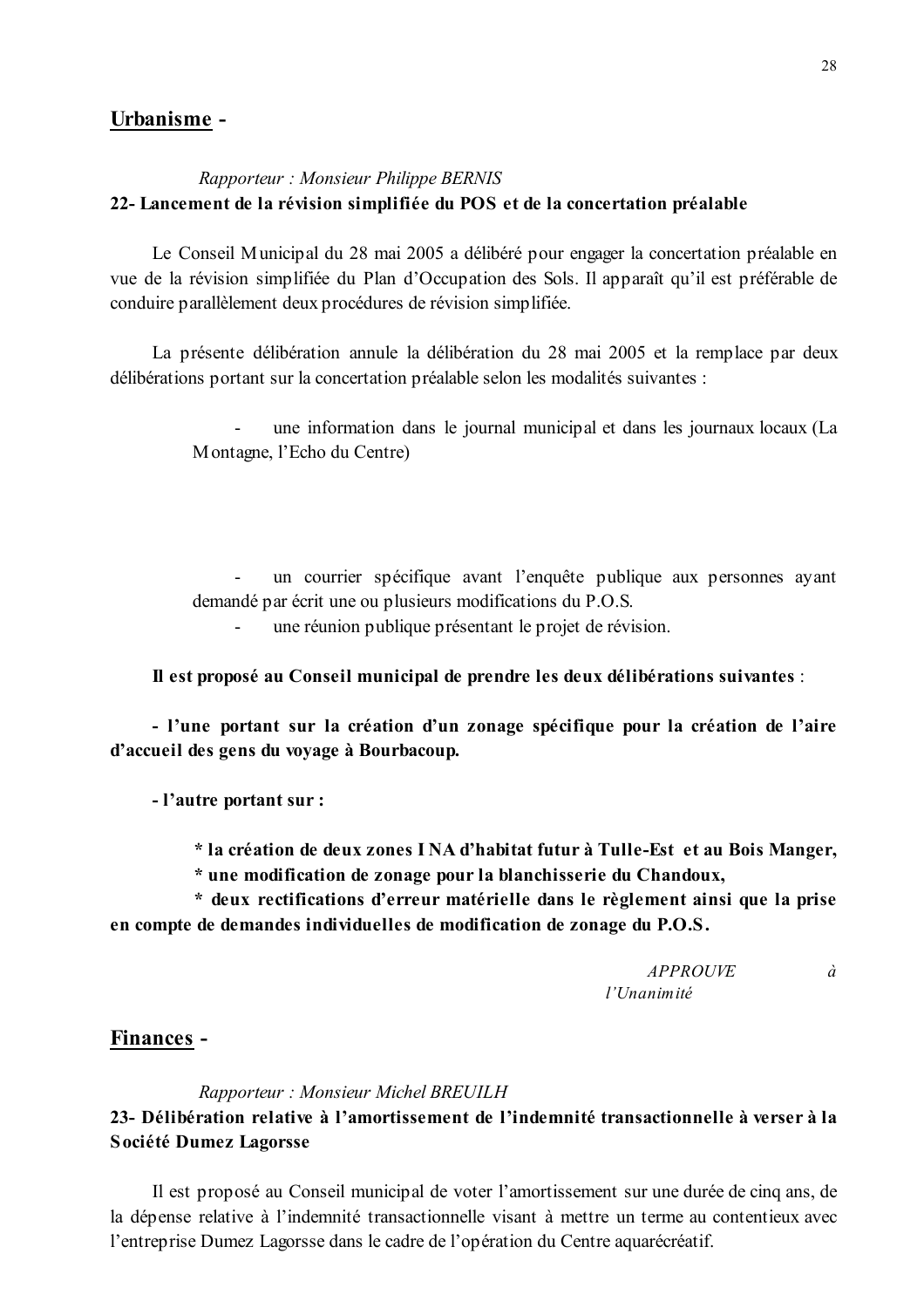Ceci permettra de lisser dans le temps la dépense de fonctionnement afférente, laquelle s'élève à un montant de 150 000 €.

APPROUVE à l'unanimité

## 24- Attribution d'une subvention complémentaire à Vivre et Entreprendre

Il est proposé au Conseil municipal d'attribuer une subvention complémentaire de 10 000  $\epsilon$  à l'association Vivre et Entreprendre en Pays de Tulle, la subvention d'un montant de 134 000 € allouée par délibération du 25 mars 2005, s'avérant inférieure à la somme nécessaire.

 $APPROUVE\ d$ 

l'unanimité

# Affaires Générales -

Rapporteur: Monsieur Alain LAGARDE

# 25- Renégociation des marchés d'assurance de la Ville - lancement de la consultation afférente

Les contrats d'assurance de la Ville arrivent à échéance le 31 décembre 2005.

Il convient donc de procéder à la renégociation de ces derniers.

Il est proposé au Conseil Municipal de lancer la consultation afférente à cette opération qui fera l'objet d'un appel d'offres ouvert avec 5 lots :

- Lot  $1$  assurance des responsabilités communales
- Lot  $2$  assurance protection juridique
- Lot  $3$  assurance flotte automobile et auto mission
- Lot  $4$  assurance multirisque du patrimoine
- $-Lot 5$  assurance des risques expositions

Monsieur Philippe BERNIS demande si la Ville aura une aide extérieure pour examiner les offres

Monsieur Alain LAGARDE répond par l'affirmative. La Ville n'est pas en capacité de traiter seule ce dossier

> $APPROIIVE$  à l'unanimité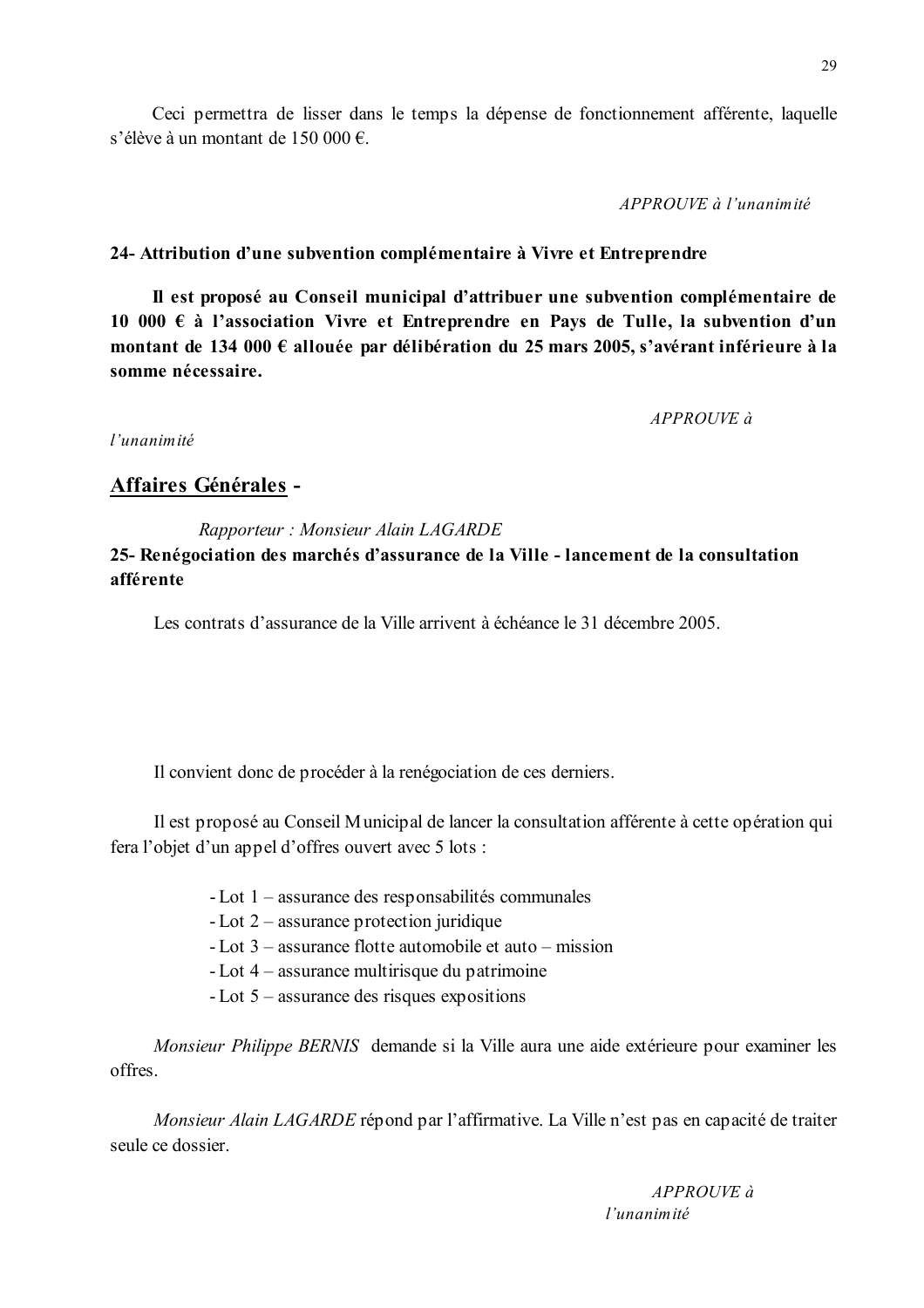## Culture -

## Rapporteur: Monsieur Pierre DIEDERICHS - Rencontres africaines - éléments d'information

Utilisation de la ligne budgétaire FORAFR de 13 000  $\epsilon$  inscrite au 60428 - Prestation de service du budget 2005

1- Convention avec l'association Peuple et Culture portant sur une série d'animations (les 23, 24 et 25 mai 2005) dans les établissements du secondaire et sur une représentation théâtrale (le 24 mai 2005)  $\rightarrow$  Voir état fourni par l'association conventionnée.

La somme allouée par la Ville pour cette opération est de 1 500 €.

Le public scolaire rencontré lors des cinq animations scolaires est de 300 jeunes sur une durée moyenne de 2 heures.

2- Convention avec l'association Sénégalaise de Tulle portant sur une série de manifestations dans le cadre des Rencontres Africaines du 17 au 26 juin 2005, sous chapiteaux, et dans de nombreux lieux de la Ville. Un bilan arrêté sera fourni dans les semaines à venir.

Les 11 500  $\epsilon$  alloués ont été utilisés de la manière suivante :

 $-4000 \text{ } \in$  de prestations de l'association Afrique chez vous.

- 1 800  $\epsilon$  pour deux animations et un concert du groupe Kakoulima (assorti d'une demande de présence des artistes du groupe sur la fête de la musique)

- 1 800  $\epsilon$  pour une double exposition, des animations sous chapiteau la journée et quatre animations scolaires d'une demi journée chacune pour Monsieur Smail Metmati, calligraphe berbère.

- 700  $\epsilon$  pour deux spectacles de conte traditionnel du Burkina Fasso.

- 2 000  $\epsilon$  pour deux spectacles et quatre animations scolaires de Monsieur Djéour Cissoko (assorti d'une présence le soir de la fête de la musique).

- 1 200  $\epsilon$  de frais de déplacement et d'hébergement d'artistes et d'exposants, ainsi que de gardiennage du chapiteau.

| Spectacle Allah n'est pas obligé<br><b>Mardi 24 mai 2005</b> |  |                               |               |  |  |
|--------------------------------------------------------------|--|-------------------------------|---------------|--|--|
| <b>Dépenses</b>                                              |  | <b>Recettes</b>               |               |  |  |
| Théâtre                                                      |  | 1 193,61 € Recette billeterie | $2037,00 \in$ |  |  |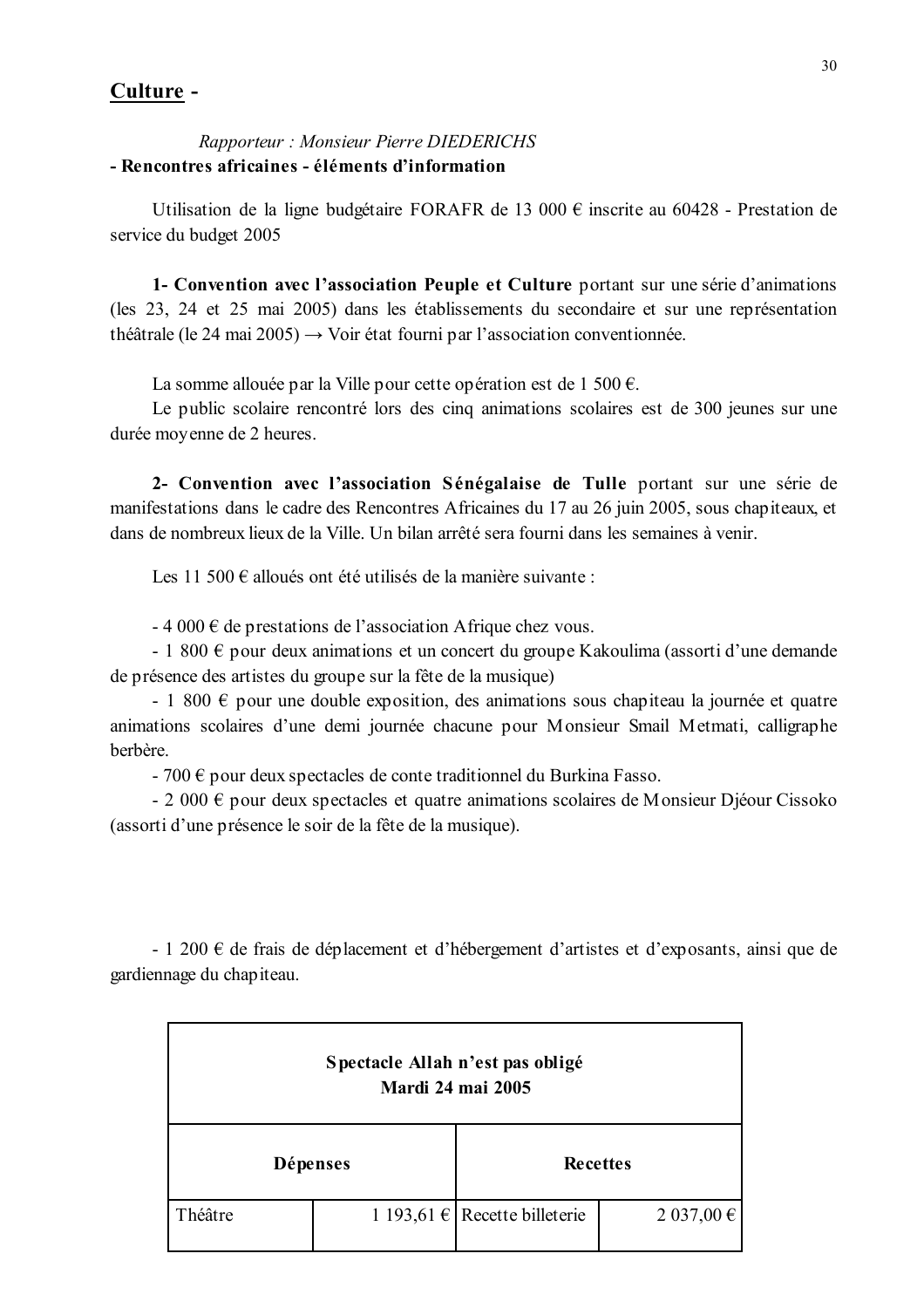| Spectacle                 |          | 2 000,00 $\in$ M ouvement de la<br>paix | 500,00€    |
|---------------------------|----------|-----------------------------------------|------------|
| Accueil                   | 195,39€  | Ville de Tulle                          | 1500€      |
| Impression des<br>tickets | 117.,77€ |                                         |            |
| Remise à la<br>troupe     | 536,23 € |                                         |            |
| Total Dépenses            |          | $4037,00 \in$ Total recettes            | 4 037,00 € |

# 26- Demande de subvention au Centre National du Livre dans le cadre du Plan d'Aide aux **Bibliothèques**

Le Centre National du Livre a mis en place un plan exceptionnel d'aide aux bibliothèques publiques à l'occasion de la mise en œuvre de la loi du 18 Juin 2003 relative à la rémunération du droit de prêt en bibliothèque et renforçant la protection sociale des auteurs.

Cette aide a pour objectif d'aider les collectivités à maintenir le volume d'achat de livres de leurs bibliothèques et à poursuivre des politiques d'offre documentaire de qualité.

La Ville souhaitant procéder à une augmentation du budget d'achat de livres de ses bibliothèques, il est proposé au Conseil municipal de solliciter au titre de l'année 2005 une subvention du Centre National du Livre en vue du financement de cette action.

Il est précisé que la Ville a bénéficié au titre de l'année 2004 d'une telle subvention pour un montant de 1 509  $\epsilon$ .

Il s'agit désormais de la deuxième part d'un montant de 603  $\epsilon$  versée pour l'année 2005.

**APPROUVE**  $l'$ unanimité

 $\dot{a}$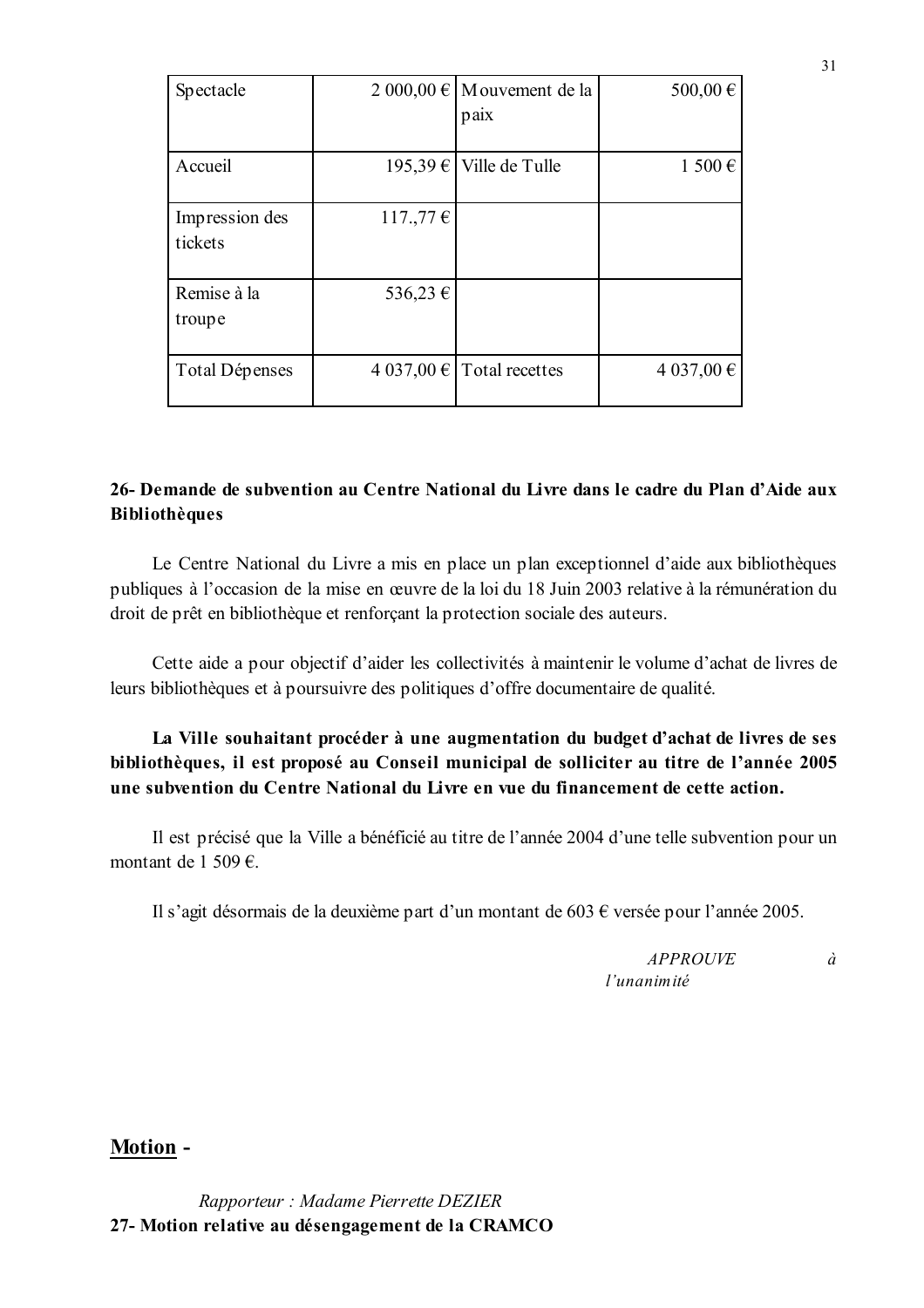En Corrèze 30 % de la population est âgée de plus de 60 ans (21 % au plan national) et 11,5  $\%$  de plus de 75 ans (7  $\%$  au plan national).

Certaines de ces personnes, selon leur degré de dépendance et le niveau de leurs ressources. peuvent bénéficier de l'Allocation Départementale Personnalisée à l'Autonomie et des heures d'aide à domicile à travers les services d'une aide ménagère ou d'une auxiliaire de vie.

Grâce à la participation financière des caisses de retraite, dans notre département, 4 000 personnes âgées sont ainsi aidées pour des travaux ménagers, la préparation des repas, les courses, l'accompagnement...

Or, à compter du 1<sup>er</sup> juillet la CRAMCO (Caisse Régionale d'Assurance Maladie du Centre Ouest) se désengage, à la suite d'une réduction de 38 millions d'euros des movens qui lui étaient délégués pour les aides individuelles. Ces moyens servant à alimenter la Caisse Nationale de Solidarité, créée par le gouvernement Raffarin.

Ou'en est- il donc de la contribution des salariés à la journée de solidarité du lundi de Pentecôte?

En Corrèze se désengagement entraîne la perte de 12 000 heures d'aides à la personne âgée et la suppression de nombreux emplois d'aides à domicile au niveau des associations prestataires ou mandataires

Déjà le cas des personnes relevant des GIR 5 et 6 n'est plus pris en compte et le renouvellement des contrats fait l'objet d'une diminution du nombre d'heures.

La situation est inquiétante et va à contre-courant des annonces gouvernementales quant au maintien à domicile, la création des emplois de proximité et la cohésion sociale.

Pourtant, la nécessité et l'importance du maintien à domicile de la personne âgée ne sont plus à prouver. Il permet un mieux être de celle-ci, une aide pour ses proches, une économie par rapport au coût des prix de journée dans les établissements d'accueil telles les maisons de retraite.

D'autre part, même si leur emploi reste précaire, les aides ménagères et auxiliaires de vie, personnels de plus en plus formés, exercent un véritable métier avec les qualités que cela demande : sérieux, honnêteté, gentillesse, dévouement.

Enfin cette situation va créer des inégalités, comme pour d'autres services, en conduisant à un maintien à domicile à deux vitesses.

Le Conseil Municipal de Tulle réuni le 07 juillet 2005 élève une protestation contre ces mesures et exige des moyens financiers pour permettre aux personnes âgées une vie décente et confortable

*Monsieur François HOLLANDE* pense que cette motion est complète.